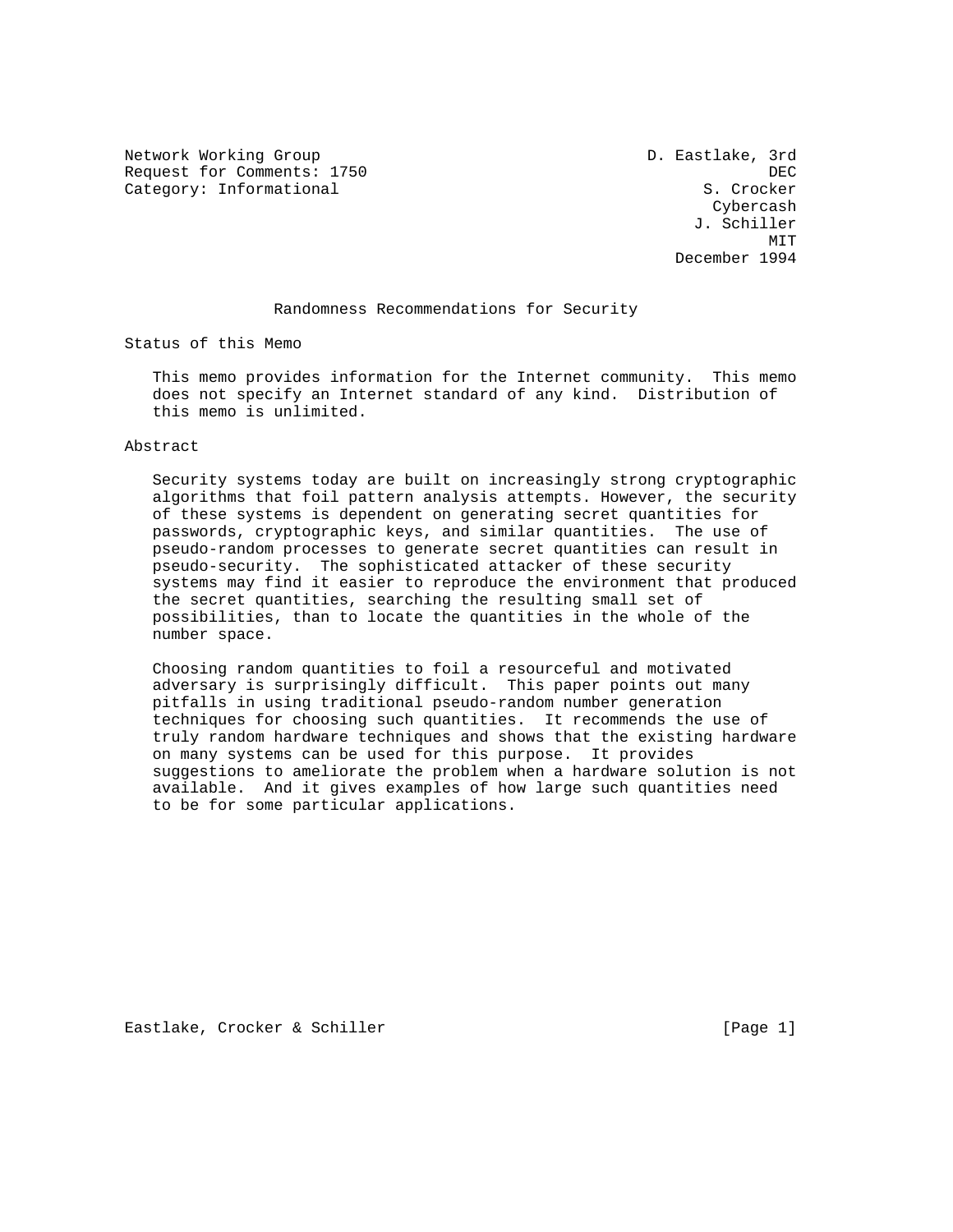# Acknowledgements

 Comments on this document that have been incorporated were received from (in alphabetic order) the following:

 David M. Balenson (TIS) Don Coppersmith (IBM) Don T. Davis (consultant) Carl Ellison (Stratus) Marc Horowitz (MIT) Christian Huitema (INRIA) Charlie Kaufman (IRIS) Steve Kent (BBN) Hal Murray (DEC) Neil Haller (Bellcore) Richard Pitkin (DEC) Tim Redmond (TIS) Doug Tygar (CMU)

Table of Contents

| 3. Traditional Pseudo-Random Sequences 5                                         |     |
|----------------------------------------------------------------------------------|-----|
|                                                                                  |     |
| 4.1 Problems with Clocks and Serial Numbers                                      | 7   |
| 4.2 Timing and Content of External Events                                        | 8   |
| 4.3 The Fallacy of Complex Manipulation                                          | 8   |
| 4.4 The Fallacy of Selection from a Large Database                               | - 9 |
| 5. Hardware for Randomness                                                       | 10  |
|                                                                                  | 10  |
| 5.2 Sensitivity to Skew                                                          | 10  |
| 5.2.1 Using Stream Parity to De-Skew                                             | 11  |
| 5.2.2 Using Transition Mappings to De-Skew                                       | 12  |
| 5.2.3 Using FFT to De-Skew 13                                                    |     |
| 5.2.4 Using Compression to De-Skew 13                                            |     |
| 5.3 Existing Hardware Can Be Used For Randomness 14                              |     |
| 5.3.1 Using Existing Sound/Video Input 14                                        |     |
| 5.3.2 Using Existing Disk Drives 14                                              |     |
| 6. Recommended Non-Hardware Strategy 14                                          |     |
|                                                                                  |     |
| 6.1.1 A Trivial Mixing Function 15                                               |     |
| 6.1.2 Stronger Mixing Functions 16                                               |     |
| 6.1.3 Diff-Hellman as a Mixing Function 17                                       |     |
| 6.1.4 Using a Mixing Function to Stretch Random Bits 17                          |     |
| $6.1.5$ Other Factors in Choosing a Mixing Function                              | 18  |
|                                                                                  | 19  |
|                                                                                  | 19  |
| 6.2 Non-Hardware Sources of Randomness<br>6.3 Cryptographically Strong Sequences |     |

Eastlake, Crocker & Schiller [Page 2]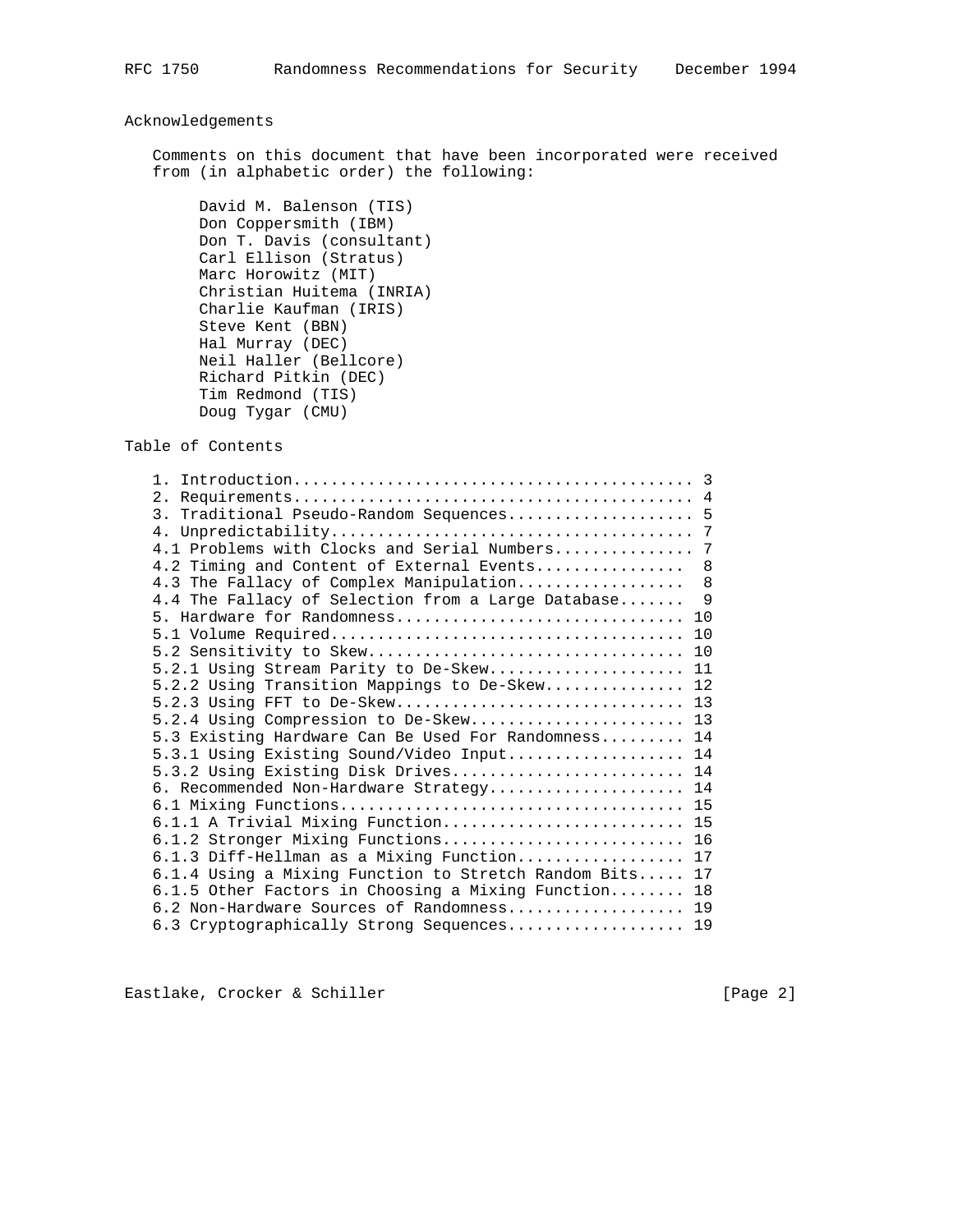| 6.3.1 Traditional Strong Sequences 20                 |  |
|-------------------------------------------------------|--|
| 6.3.2 The Blum Blum Shub Sequence Generator 21        |  |
| 7. Key Generation Standards 22                        |  |
| 7.1 US DoD Recommendations for Password Generation 23 |  |
|                                                       |  |
| 8. Examples of Randomness Required 24                 |  |
| 8.1 Password Generation 24                            |  |
| 8.2 A Very High Security Cryptographic Key 25         |  |
| 8.2.1 Effort per Key Trial 25                         |  |
|                                                       |  |
|                                                       |  |
|                                                       |  |
|                                                       |  |
|                                                       |  |
|                                                       |  |
|                                                       |  |

### 1. Introduction

 Software cryptography is coming into wider use. Systems like Kerberos, PEM, PGP, etc. are maturing and becoming a part of the network landscape [PEM]. These systems provide substantial protection against snooping and spoofing. However, there is a potential flaw. At the heart of all cryptographic systems is the generation of secret, unguessable (i.e., random) numbers.

 For the present, the lack of generally available facilities for generating such unpredictable numbers is an open wound in the design of cryptographic software. For the software developer who wants to build a key or password generation procedure that runs on a wide range of hardware, the only safe strategy so far has been to force the local installation to supply a suitable routine to generate random numbers. To say the least, this is an awkward, error-prone and unpalatable solution.

 It is important to keep in mind that the requirement is for data that an adversary has a very low probability of guessing or determining. This will fail if pseudo-random data is used which only meets traditional statistical tests for randomness or which is based on limited range sources, such as clocks. Frequently such random quantities are determinable by an adversary searching through an embarrassingly small space of possibilities.

 This informational document suggests techniques for producing random quantities that will be resistant to such attack. It recommends that future systems include hardware random number generation or provide access to existing hardware that can be used for this purpose. It suggests methods for use if such hardware is not available. And it gives some estimates of the number of random bits required for sample

Eastlake, Crocker & Schiller [Page 3]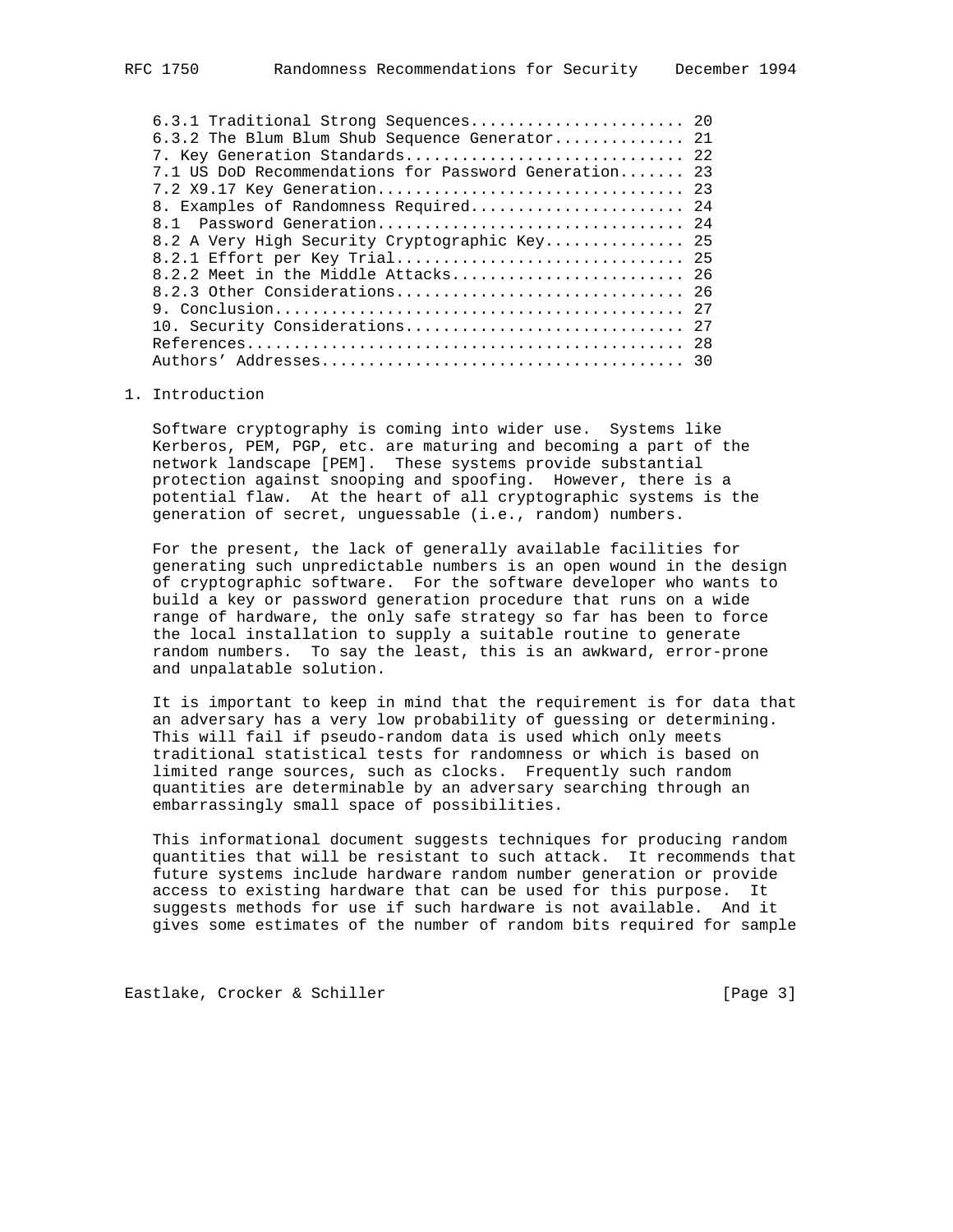applications.

#### 2. Requirements

 Probably the most commonly encountered randomness requirement today is the user password. This is usually a simple character string. Obviously, if a password can be guessed, it does not provide security. (For re-usable passwords, it is desirable that users be able to remember the password. This may make it advisable to use pronounceable character strings or phrases composed on ordinary words. But this only affects the format of the password information, not the requirement that the password be very hard to guess.)

 Many other requirements come from the cryptographic arena. Cryptographic techniques can be used to provide a variety of services including confidentiality and authentication. Such services are based on quantities, traditionally called "keys", that are unknown to and unguessable by an adversary.

 In some cases, such as the use of symmetric encryption with the one time pads [CRYPTO\*] or the US Data Encryption Standard [DES], the parties who wish to communicate confidentially and/or with authentication must all know the same secret key. In other cases, using what are called asymmetric or "public key" cryptographic techniques, keys come in pairs. One key of the pair is private and must be kept secret by one party, the other is public and can be published to the world. It is computationally infeasible to determine the private key from the public key [ASYMMETRIC, CRYPTO\*].

 The frequency and volume of the requirement for random quantities differs greatly for different cryptographic systems. Using pure RSA [CRYPTO\*], random quantities are required when the key pair is generated, but thereafter any number of messages can be signed without any further need for randomness. The public key Digital Signature Algorithm that has been proposed by the US National Institute of Standards and Technology (NIST) requires good random numbers for each signature. And encrypting with a one time pad, in principle the strongest possible encryption technique, requires a volume of randomness equal to all the messages to be processed.

 In most of these cases, an adversary can try to determine the "secret" key by trial and error. (This is possible as long as the key is enough smaller than the message that the correct key can be uniquely identified.) The probability of an adversary succeeding at this must be made acceptably low, depending on the particular application. The size of the space the adversary must search is related to the amount of key "information" present in the information theoretic sense [SHANNON]. This depends on the number of different

Eastlake, Crocker & Schiller [Page 4]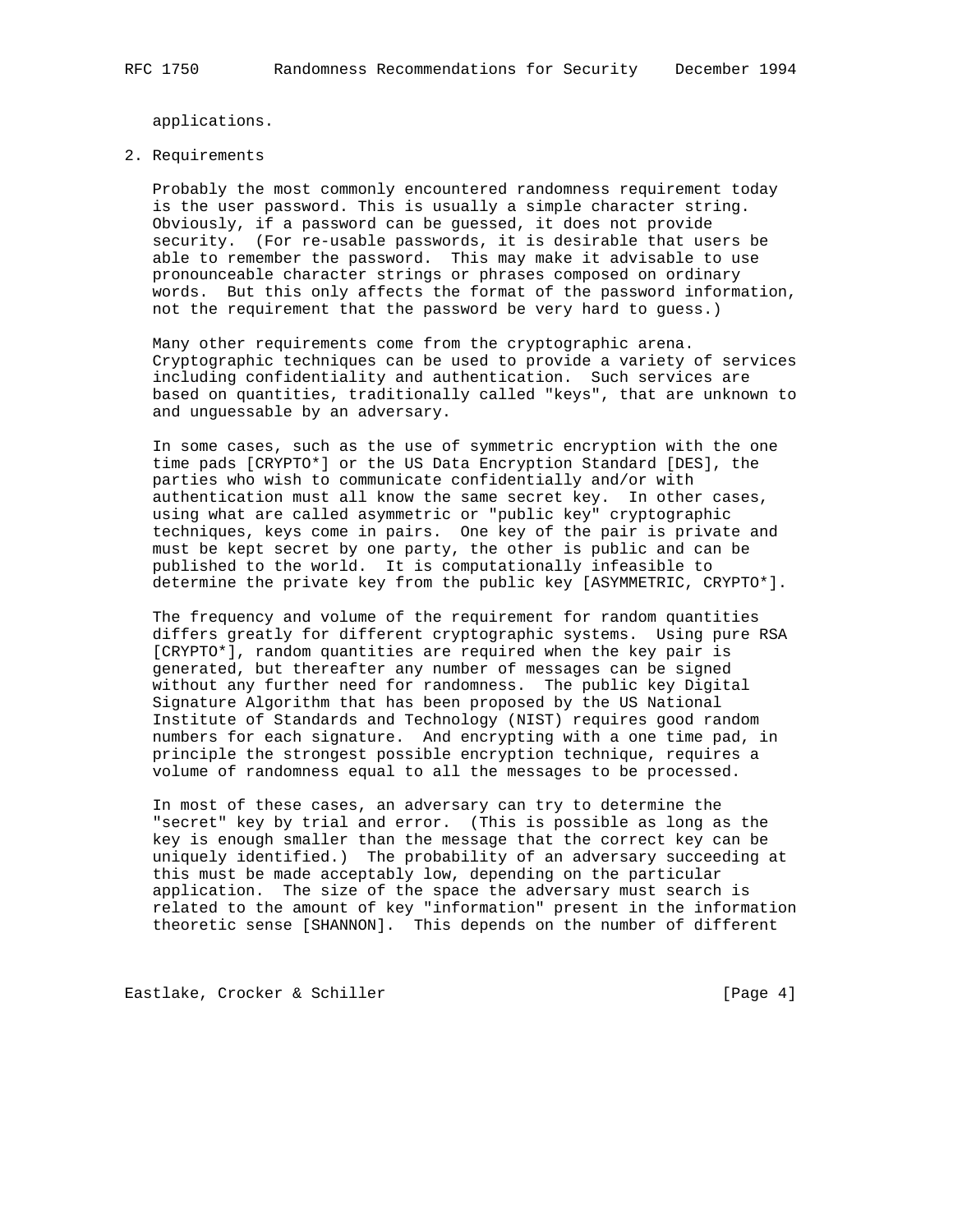secret values possible and the probability of each value as follows:

$$
\begin{array}{cccc}\n & - & - & - \\
 & & \searrow & \\
 & \searrow & \\
 & \searrow & \\
 & \searrow & \\
 & \searrow & \\
 & \searrow & \\
 & \searrow & \\
 & \searrow & \\
 & \searrow & \\
 & \searrow & \\
 & \searrow & \\
 & \searrow & \\
 & \searrow & \\
 & \searrow & \\
 & \searrow & \\
 & \searrow & \\
 & \searrow & \\
 & \searrow & \\
 & \searrow & \\
 & \searrow & \\
 & \searrow & \\
 & \searrow & \\
 & \searrow & \\
 & \searrow & \\
 & \searrow & \\
 & \searrow & \\
 & \searrow & \\
 & \searrow & \\
 & \searrow & \\
 & \searrow & \\
 & \searrow & \\
 & \searrow & \\
 & \searrow & \\
 & \searrow & \\
 & \searrow & \\
 & \searrow & \\
 & \searrow & \\
 & \searrow & \\
 & \searrow & \\
 & \searrow & \\
 & \searrow & \\
 & \searrow & \\
 & \searrow & \\
 & \searrow & \\
 & \searrow & \\
 & \searrow & \\
 & \searrow & \\
 & \searrow & \\
 & \searrow & \\
 & \searrow & \\
 & \searrow & \\
 & \searrow & \\
 & \searrow & \\
 & \searrow & \\
 & \searrow & \\
 & \searrow & \\
 & \searrow & \\
 & \searrow & \\
 & \searrow & \\
 & \searrow & \\
 & \searrow & \\
 & \searrow & \\
 & \searrow & \\
 & \searrow & \\
 & \searrow & \\
 & \searrow & \\
 & \searrow & \\
 & \searrow & \\
 & \searrow & \\
 & \searrow & \\
 & \searrow & \\
 & \searrow & \\
 & \searrow & \\
 & \searrow & \\
 & \searrow & \\
 & \searrow & \\
 & \searrow & \\
 & \searrow & \\
 & \searrow & \\
 & \searrow & \\
 & \searrow & \\
 & \searrow & \\
 & \searrow & \\
 & \searrow & \\
 & \searrow & \\
 & \searrow & \\
 & \searrow & \\
 & \searrow & \\
 & \searrow & \\
 & \searrow & \\
 & \searrow & \\
 & \searrow & \\
 & \searrow & \\
 & \searrow & \\
 & \searrow & \\
 & \searrow & \\
 & \searrow & \\
 & \searrow & \\
 & \searrow & \\
 & \searrow & \\
 & \searrow & \\
 & \searrow & \\
 & \searrow & \\
 & \searrow & \\
 & \searrow & \\
 & \searrow & \\
 & \searrow & \\
 & \searrow & \\
 & \searrow & \\
 & \searrow & \\
 & \searrow & \\
 & \searrow & \\
 & \searrow & \\
 & \searrow & \\
 & \searrow & \\
 & \searrow & \\
 & \searrow & \\
 & \searrow & \\
 & \searrow & \\
 & \searrow & \\
 & \searrow & \\
 & \searrow & \\
 & \searrow & \\
 & \searrow & \\
$$

 where i varies from 1 to the number of possible secret values and p sub i is the probability of the value numbered i. (Since p sub i is less than one, the log will be negative so each term in the sum will be non-negative.)

 If there are 2^n different values of equal probability, then n bits of information are present and an adversary would, on the average, have to try half of the values, or  $2^{\wedge}(n-1)$  , before guessing the secret quantity. If the probability of different values is unequal, then there is less information present and fewer guesses will, on average, be required by an adversary. In particular, any values that the adversary can know are impossible, or are of low probability, can be initially ignored by an adversary, who will search through the more probable values first.

 For example, consider a cryptographic system that uses 56 bit keys. If these 56 bit keys are derived by using a fixed pseudo-random number generator that is seeded with an 8 bit seed, then an adversary needs to search through only 256 keys (by running the pseudo-random number generator with every possible seed), not the 2^56 keys that may at first appear to be the case. Only 8 bits of "information" are in these 56 bit keys.

3. Traditional Pseudo-Random Sequences

 Most traditional sources of random numbers use deterministic sources of "pseudo-random" numbers. These typically start with a "seed" quantity and use numeric or logical operations to produce a sequence of values.

 [KNUTH] has a classic exposition on pseudo-random numbers. Applications he mentions are simulation of natural phenomena, sampling, numerical analysis, testing computer programs, decision making, and games. None of these have the same characteristics as the sort of security uses we are talking about. Only in the last two could there be an adversary trying to find the random quantity. However, in these cases, the adversary normally has only a single chance to use a guessed value. In guessing passwords or attempting to break an encryption scheme, the adversary normally has many,

Eastlake, Crocker & Schiller [Page 5]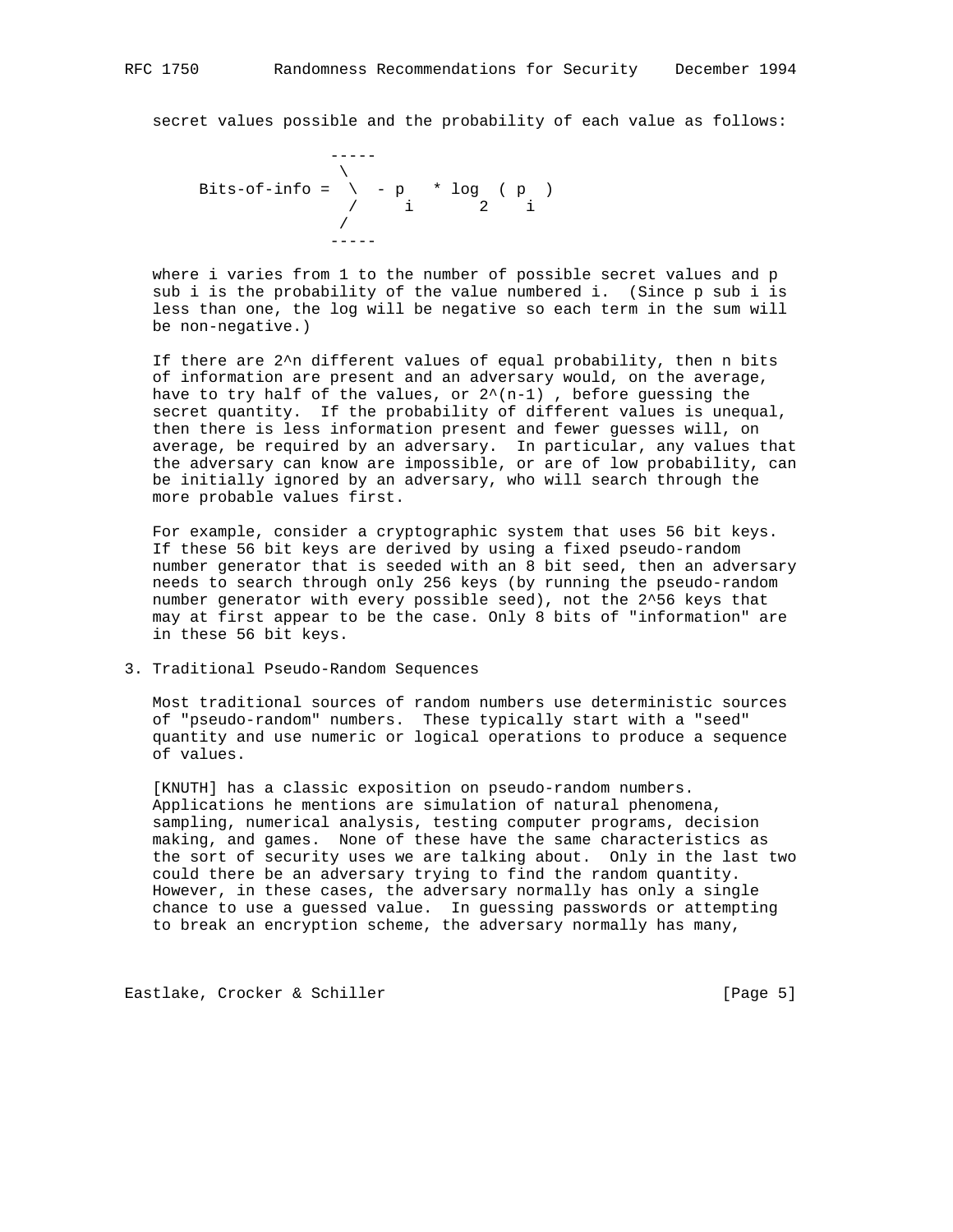perhaps unlimited, chances at guessing the correct value and should be assumed to be aided by a computer.

 For testing the "randomness" of numbers, Knuth suggests a variety of measures including statistical and spectral. These tests check things like autocorrelation between different parts of a "random" sequence or distribution of its values. They could be met by a constant stored random sequence, such as the "random" sequence printed in the CRC Standard Mathematical Tables [CRC].

 A typical pseudo-random number generation technique, known as a linear congruence pseudo-random number generator, is modular arithmetic where the N+1th value is calculated from the Nth value by

 $V = (V * a + b) (Mod c)$ N+1 N

 The above technique has a strong relationship to linear shift register pseudo-random number generators, which are well understood cryptographically [SHIFT\*]. In such generators bits are introduced at one end of a shift register as the Exclusive Or (binary sum without carry) of bits from selected fixed taps into the register.

For example:



 $V = ( ( V * 2 ) + B . x 0 r. B . . . ) (Mod 2<sup>2</sup>n)$  $N+1$  N 0 2

 The goodness of traditional pseudo-random number generator algorithms is measured by statistical tests on such sequences. Carefully chosen values of the initial V and a, b, and c or the placement of shift register tap in the above simple processes can produce excellent statistics.

Eastlake, Crocker & Schiller [Page 6]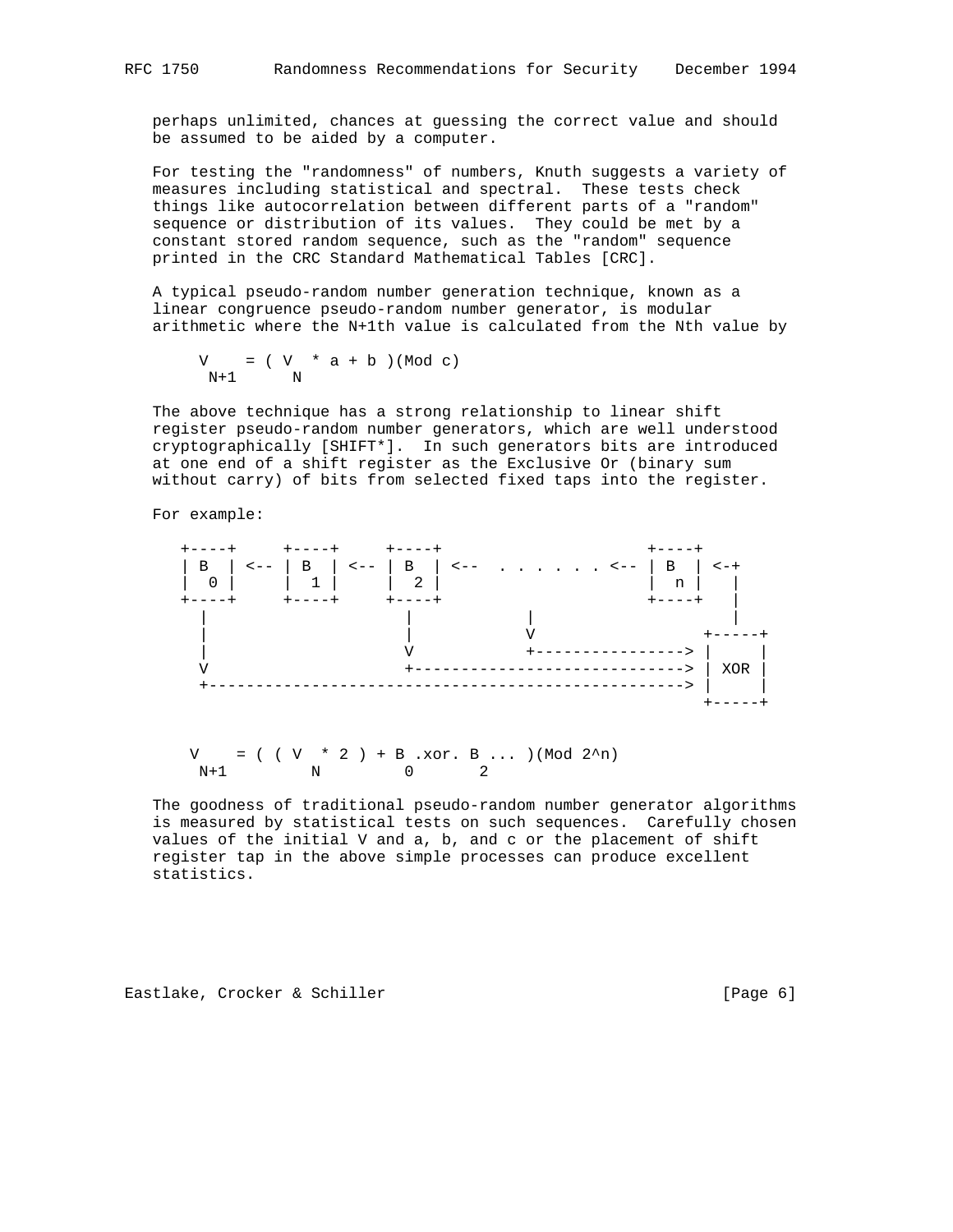These sequences may be adequate in simulations (Monte Carlo experiments) as long as the sequence is orthogonal to the structure of the space being explored. Even there, subtle patterns may cause problems. However, such sequences are clearly bad for use in security applications. They are fully predictable if the initial state is known. Depending on the form of the pseudo-random number generator, the sequence may be determinable from observation of a short portion of the sequence [CRYPTO\*, STERN]. For example, with the generators above, one can determine V(n+1) given knowledge of  $V(n)$ . In fact, it has been shown that with these techniques, even if only one bit of the pseudo-random values is released, the seed can be determined from short sequences.

 Not only have linear congruent generators been broken, but techniques are now known for breaking all polynomial congruent generators [KRAWCZYK].

4. Unpredictability

 Randomness in the traditional sense described in section 3 is NOT the same as the unpredictability required for security use.

 For example, use of a widely available constant sequence, such as that from the CRC tables, is very weak against an adversary. Once they learn of or guess it, they can easily break all security, future and past, based on the sequence [CRC]. Yet the statistical properties of these tables are good.

 The following sections describe the limitations of some randomness generation techniques and sources.

4.1 Problems with Clocks and Serial Numbers

 Computer clocks, or similar operating system or hardware values, provide significantly fewer real bits of unpredictability than might appear from their specifications.

 Tests have been done on clocks on numerous systems and it was found that their behavior can vary widely and in unexpected ways. One version of an operating system running on one set of hardware may actually provide, say, microsecond resolution in a clock while a different configuration of the "same" system may always provide the same lower bits and only count in the upper bits at much lower resolution. This means that successive reads on the clock may produce identical values even if enough time has passed that the value "should" change based on the nominal clock resolution. There are also cases where frequently reading a clock can produce artificial sequential values because of extra code that checks for

Eastlake, Crocker & Schiller [Page 7]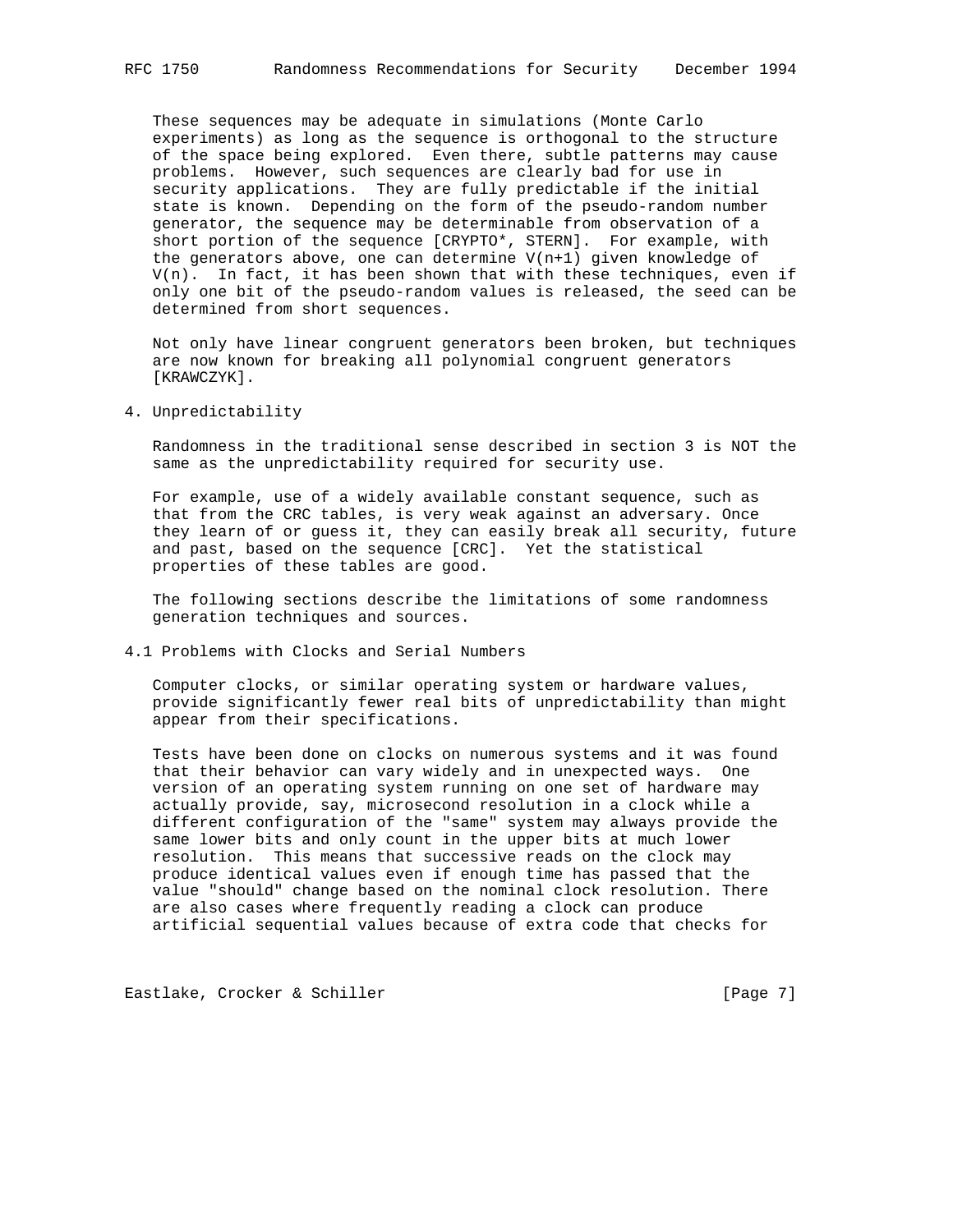the clock being unchanged between two reads and increases it by one! Designing portable application code to generate unpredictable numbers based on such system clocks is particularly challenging because the system designer does not always know the properties of the system clocks that the code will execute on.

 Use of a hardware serial number such as an Ethernet address may also provide fewer bits of uniqueness than one would guess. Such quantities are usually heavily structured and subfields may have only a limited range of possible values or values easily guessable based on approximate date of manufacture or other data. For example, it is likely that most of the Ethernet cards installed on Digital Equipment Corporation (DEC) hardware within DEC were manufactured by DEC itself, which significantly limits the range of built in addresses.

 Problems such as those described above related to clocks and serial numbers make code to produce unpredictable quantities difficult if the code is to be ported across a variety of computer platforms and systems.

4.2 Timing and Content of External Events

 It is possible to measure the timing and content of mouse movement, key strokes, and similar user events. This is a reasonable source of unguessable data with some qualifications. On some machines, inputs such as key strokes are buffered. Even though the user's inter keystroke timing may have sufficient variation and unpredictability, there might not be an easy way to access that variation. Another problem is that no standard method exists to sample timing details. This makes it hard to build standard software intended for distribution to a large range of machines based on this technique.

 The amount of mouse movement or the keys actually hit are usually easier to access than timings but may yield less unpredictability as the user may provide highly repetitive input.

 Other external events, such as network packet arrival times, can also be used with care. In particular, the possibility of manipulation of such times by an adversary must be considered.

4.3 The Fallacy of Complex Manipulation

 One strategy which may give a misleading appearance of unpredictability is to take a very complex algorithm (or an excellent traditional pseudo-random number generator with good statistical properties) and calculate a cryptographic key by starting with the current value of a computer system clock as the seed. An adversary who knew roughly when the generator was started would have a

Eastlake, Crocker & Schiller [Page 8]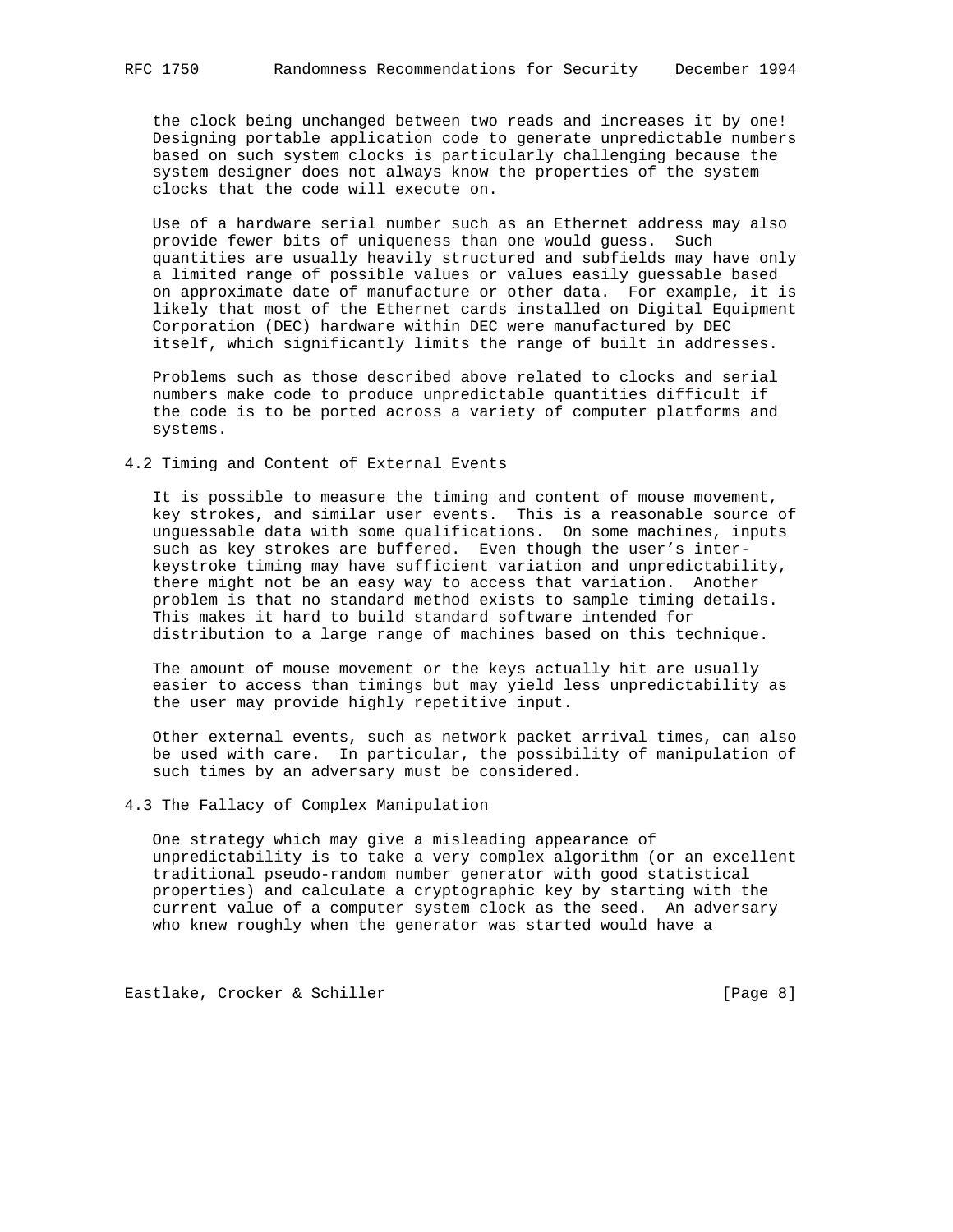relatively small number of seed values to test as they would know likely values of the system clock. Large numbers of pseudo-random bits could be generated but the search space an adversary would need to check could be quite small.

 Thus very strong and/or complex manipulation of data will not help if the adversary can learn what the manipulation is and there is not enough unpredictability in the starting seed value. Even if they can not learn what the manipulation is, they may be able to use the limited number of results stemming from a limited number of seed values to defeat security.

 Another serious strategy error is to assume that a very complex pseudo-random number generation algorithm will produce strong random numbers when there has been no theory behind or analysis of the algorithm. There is a excellent example of this fallacy right near the beginning of chapter 3 in [KNUTH] where the author describes a complex algorithm. It was intended that the machine language program corresponding to the algorithm would be so complicated that a person trying to read the code without comments wouldn't know what the program was doing. Unfortunately, actual use of this algorithm showed that it almost immediately converged to a single repeated value in one case and a small cycle of values in another case.

 Not only does complex manipulation not help you if you have a limited range of seeds but blindly chosen complex manipulation can destroy the randomness in a good seed!

4.4 The Fallacy of Selection from a Large Database

 Another strategy that can give a misleading appearance of unpredictability is selection of a quantity randomly from a database and assume that its strength is related to the total number of bits in the database. For example, typical USENET servers as of this date process over 35 megabytes of information per day. Assume a random quantity was selected by fetching 32 bytes of data from a random starting point in this data. This does not yield 32\*8 = 256 bits worth of unguessability. Even after allowing that much of the data is human language and probably has more like 2 or 3 bits of information per byte, it doesn't yield 32\*2.5 = 80 bits of unguessability. For an adversary with access to the same 35 megabytes the unguessability rests only on the starting point of the selection. That is, at best, about 25 bits of unguessability in this case.

 The same argument applies to selecting sequences from the data on a CD ROM or Audio CD recording or any other large public database. If the adversary has access to the same database, this "selection from a

Eastlake, Crocker & Schiller [Page 9]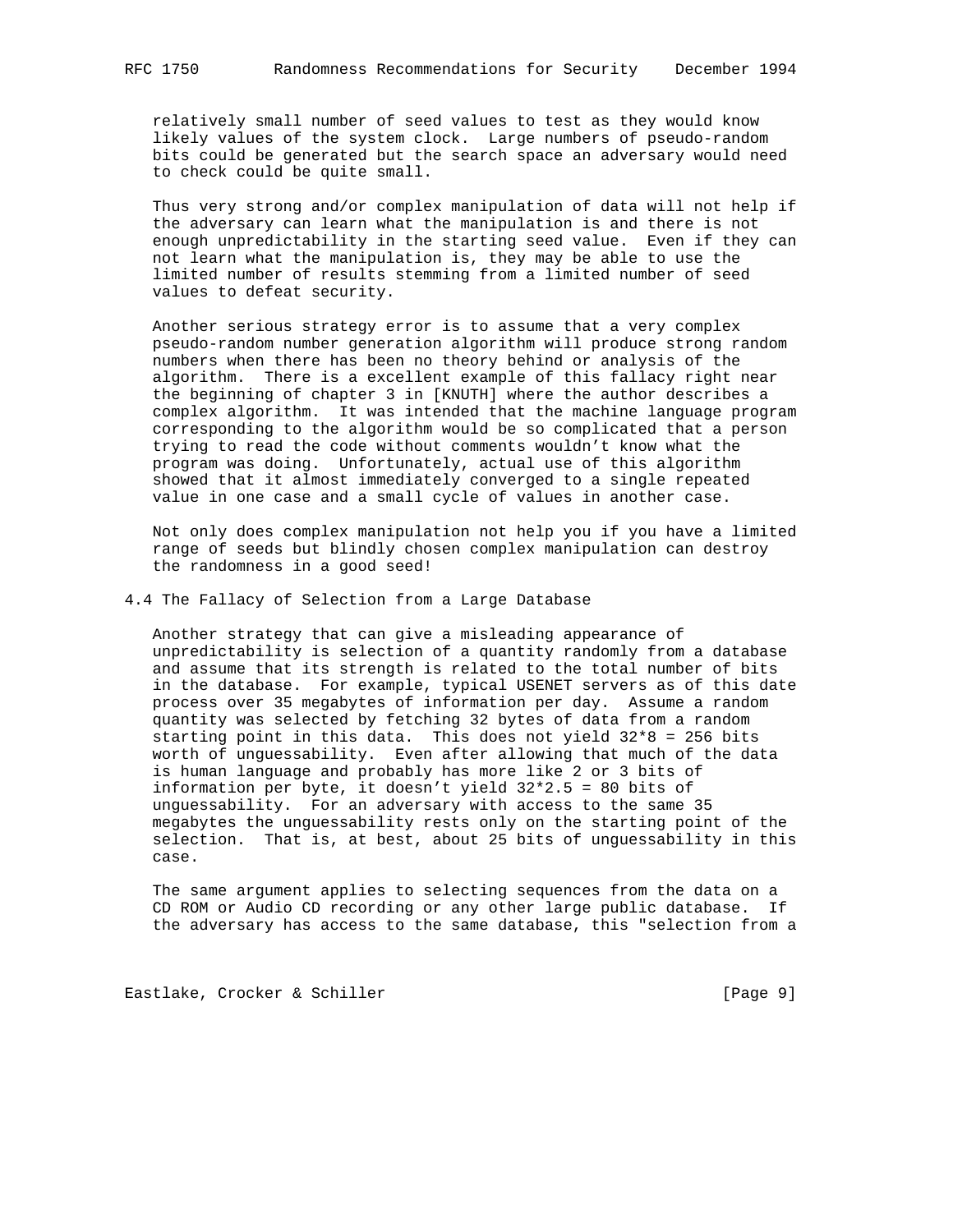large volume of data" step buys very little. However, if a selection can be made from data to which the adversary has no access, such as system buffers on an active multi-user system, it may be of some help.

5. Hardware for Randomness

 Is there any hope for strong portable randomness in the future? There might be. All that's needed is a physical source of unpredictable numbers.

 A thermal noise or radioactive decay source and a fast, free-running oscillator would do the trick directly [GIFFORD]. This is a trivial amount of hardware, and could easily be included as a standard part of a computer system's architecture. Furthermore, any system with a spinning disk or the like has an adequate source of randomness [DAVIS]. All that's needed is the common perception among computer vendors that this small additional hardware and the software to access it is necessary and useful.

5.1 Volume Required

 How much unpredictability is needed? Is it possible to quantify the requirement in, say, number of random bits per second?

 The answer is not very much is needed. For DES, the key is 56 bits and, as we show in an example in Section 8, even the highest security system is unlikely to require a keying material of over 200 bits. If a series of keys are needed, it can be generated from a strong random seed using a cryptographically strong sequence as explained in Section 6.3. A few hundred random bits generated once a day would be enough using such techniques. Even if the random bits are generated as slowly as one per second and it is not possible to overlap the generation process, it should be tolerable in high security applications to wait 200 seconds occasionally.

 These numbers are trivial to achieve. It could be done by a person repeatedly tossing a coin. Almost any hardware process is likely to be much faster.

## 5.2 Sensitivity to Skew

 Is there any specific requirement on the shape of the distribution of the random numbers? The good news is the distribution need not be uniform. All that is needed is a conservative estimate of how non uniform it is to bound performance. Two simple techniques to de-skew the bit stream are given below and stronger techniques are mentioned in Section 6.1.2 below.

Eastlake, Crocker & Schiller [Page 10]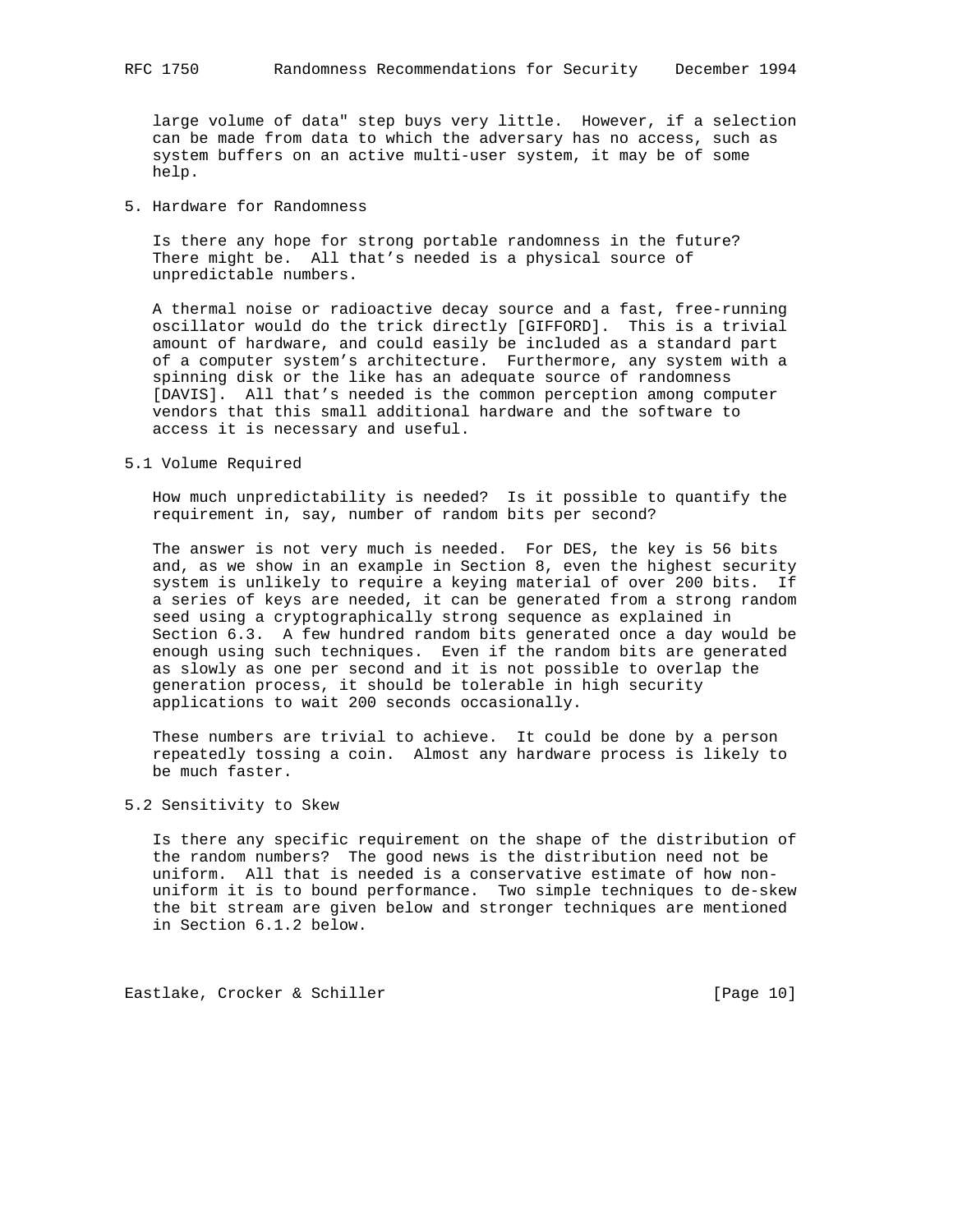### 5.2.1 Using Stream Parity to De-Skew

 Consider taking a sufficiently long string of bits and map the string to "zero" or "one". The mapping will not yield a perfectly uniform distribution, but it can be as close as desired. One mapping that serves the purpose is to take the parity of the string. This has the advantages that it is robust across all degrees of skew up to the estimated maximum skew and is absolutely trivial to implement in hardware.

The following analysis gives the number of bits that must be sampled:

Suppose the ratio of ones to zeros is  $0.5 + e : 0.5 - e$ , where e is between 0 and 0.5 and is a measure of the "eccentricity" of the distribution. Consider the distribution of the parity function of N bit samples. The probabilities that the parity will be one or zero will be the sum of the odd or even terms in the binomial expansion of  $(p + q)$ <sup>N</sup>, where  $p = 0.5 + e$ , the probability of a one, and  $q = 0.5 - 1$ e, the probability of a zero.

These sums can be computed easily as

N N

 $1/2$  \* ( (  $p + q$  ) + (  $p - q$  ) ) and

 N N  $1/2$  \* ( (  $p + q$  ) – (  $p - q$  ) ).

 (Which one corresponds to the probability the parity will be 1 depends on whether N is odd or even.)

Since  $p + q = 1$  and  $p - q = 2e$ , these expressions reduce to

```
 N
    1/2 * [1 + (2e) ] and
 N
    1/2 * [1 - (2e) ].
```
 Neither of these will ever be exactly 0.5 unless e is zero, but we can bring them arbitrarily close to 0.5. If we want the probabilities to be within some delta d of 0.5, i.e. then

Note that the state of the state of the state of the state of the state of the state of the state of the state of the state of the state of the state of the state of the state of the state of the state of the state of the  $(0.5 + (0.5 * (2e)) )$   $(0.5 + d.$ 

Eastlake, Crocker & Schiller [Page 11]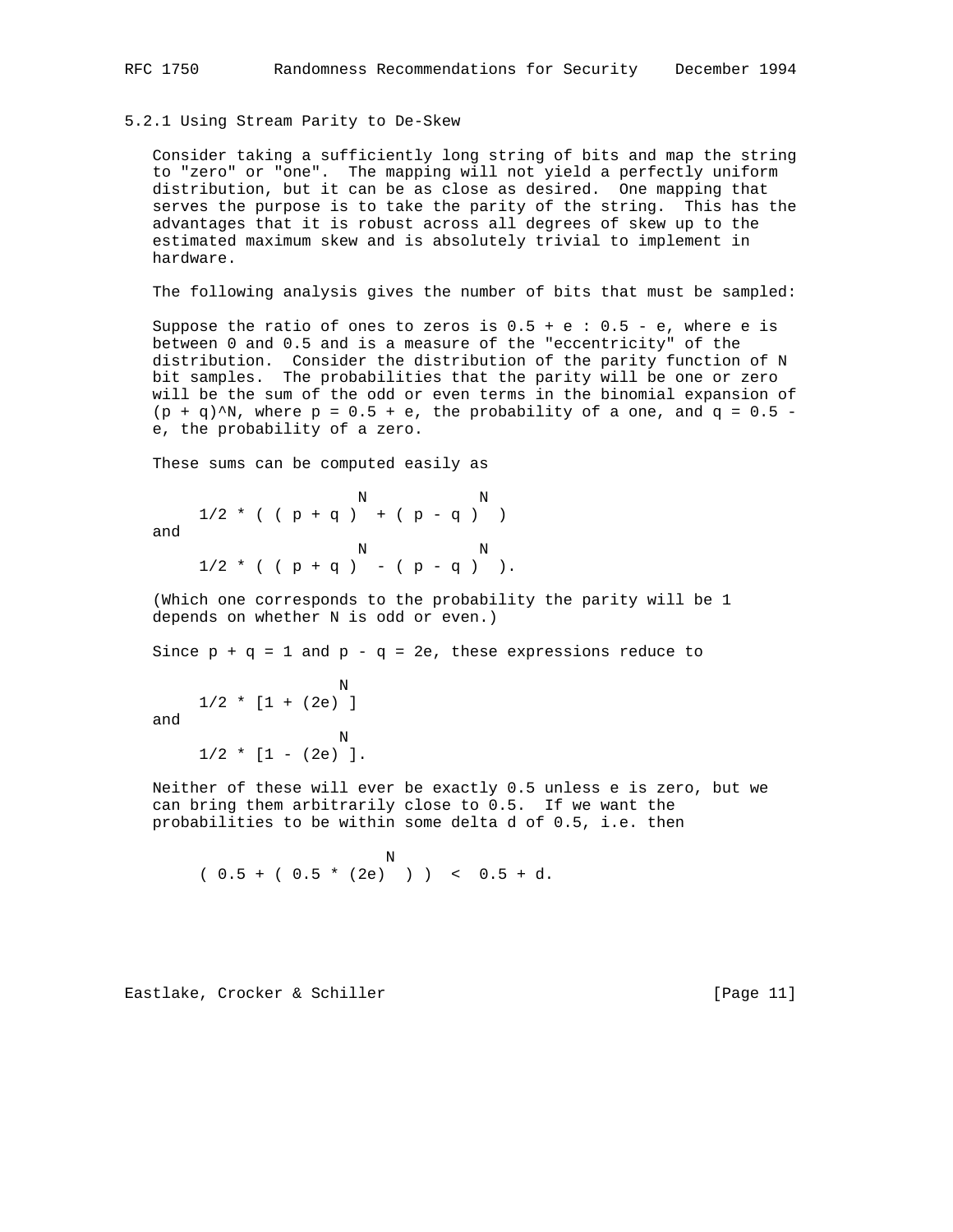Solving for N yields  $N > log(2d)/log(2e)$ . (Note that 2e is less than 1, so its log is negative. Division by a negative number reverses the sense of an inequality.)

 The following table gives the length of the string which must be sampled for various degrees of skew in order to come within 0.001 of a 50/50 distribution.

| Prob(1) | е    | Ν   |
|---------|------|-----|
| 0.5     | 0.00 |     |
| 0.6     | 0.10 | 4   |
| 0.7     | 0.20 |     |
| 0.8     | 0.30 | 13  |
| 0.9     | 0.40 | 28  |
| 0.95    | 0.45 | 59  |
| 0.99    | 0.49 | 308 |
|         |      |     |

 The last entry shows that even if the distribution is skewed 99% in favor of ones, the parity of a string of 308 samples will be within 0.001 of a 50/50 distribution.

5.2.2 Using Transition Mappings to De-Skew

 Another technique, originally due to von Neumann [VON NEUMANN], is to examine a bit stream as a sequence of non-overlapping pairs. You could then discard any 00 or 11 pairs found, interpret 01 as a 0 and 10 as a 1. Assume the probability of a 1 is 0.5+e and the probability of a 0 is 0.5-e where e is the eccentricity of the source and described in the previous section. Then the probability of each pair is as follows:

| pair | probability                                                                                                                                       |                    |
|------|---------------------------------------------------------------------------------------------------------------------------------------------------|--------------------|
|      | 00 $(0.5 - e)^2$ = 0.25 - e + e <sup>2</sup> 2<br>01 $(0.5 - e)*(0.5 + e) = 0.25 - e^2$<br>10 $(0.5 + e)*(0.5 - e) = 0.25 - e^2$<br>$(0.5 + e)^2$ | $= 0.25 + e + e^2$ |

 This technique will completely eliminate any bias but at the expense of taking an indeterminate number of input bits for any particular desired number of output bits. The probability of any particular pair being discarded is 0.5 + 2e^2 so the expected number of input bits to produce X output bits is  $X/(0.25 - e^2)$ .

Eastlake, Crocker & Schiller [Page 12]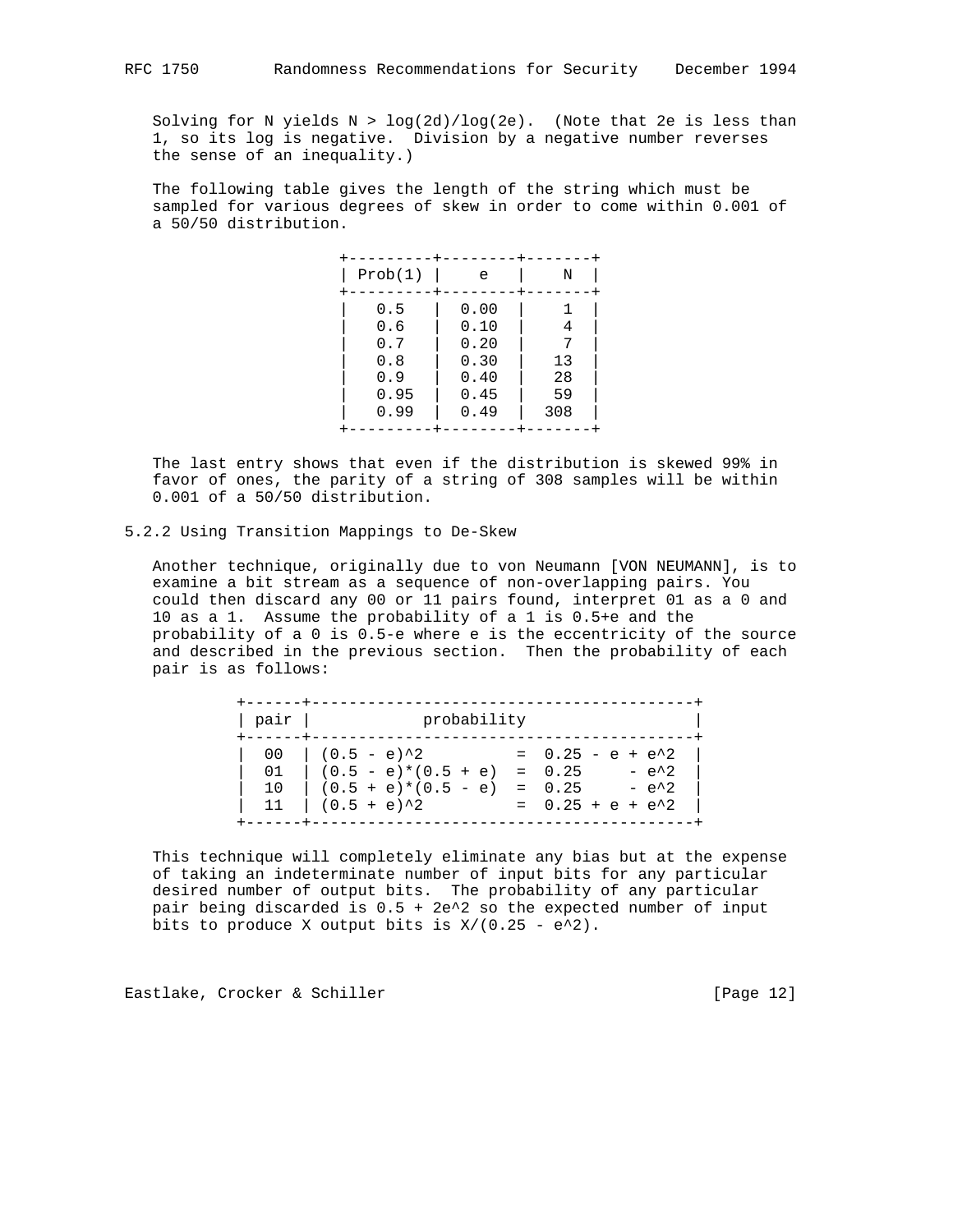This technique assumes that the bits are from a stream where each bit has the same probability of being a 0 or 1 as any other bit in the stream and that bits are not correlated, i.e., that the bits are identical independent distributions. If alternate bits were from two correlated sources, for example, the above analysis breaks down.

 The above technique also provides another illustration of how a simple statistical analysis can mislead if one is not always on the lookout for patterns that could be exploited by an adversary. If the algorithm were mis-read slightly so that overlapping successive bits pairs were used instead of non-overlapping pairs, the statistical analysis given is the same; however, instead of provided an unbiased uncorrelated series of random 1's and 0's, it instead produces a totally predictable sequence of exactly alternating 1's and 0's.

### 5.2.3 Using FFT to De-Skew

 When real world data consists of strongly biased or correlated bits, it may still contain useful amounts of randomness. This randomness can be extracted through use of the discrete Fourier transform or its optimized variant, the FFT.

 Using the Fourier transform of the data, strong correlations can be discarded. If adequate data is processed and remaining correlations decay, spectral lines approaching statistical independence and normally distributed randomness can be produced [BRILLINGER].

### 5.2.4 Using Compression to De-Skew

 Reversible compression techniques also provide a crude method of de skewing a skewed bit stream. This follows directly from the definition of reversible compression and the formula in Section 2 above for the amount of information in a sequence. Since the compression is reversible, the same amount of information must be present in the shorter output than was present in the longer input. By the Shannon information equation, this is only possible if, on average, the probabilities of the different shorter sequences are more uniformly distributed than were the probabilities of the longer sequences. Thus the shorter sequences are de-skewed relative to the input.

 However, many compression techniques add a somewhat predicatable preface to their output stream and may insert such a sequence again periodically in their output or otherwise introduce subtle patterns of their own. They should be considered only a rough technique compared with those described above or in Section 6.1.2. At a minimum, the beginning of the compressed sequence should be skipped and only later bits used for applications requiring random bits.

Eastlake, Crocker & Schiller [Page 13]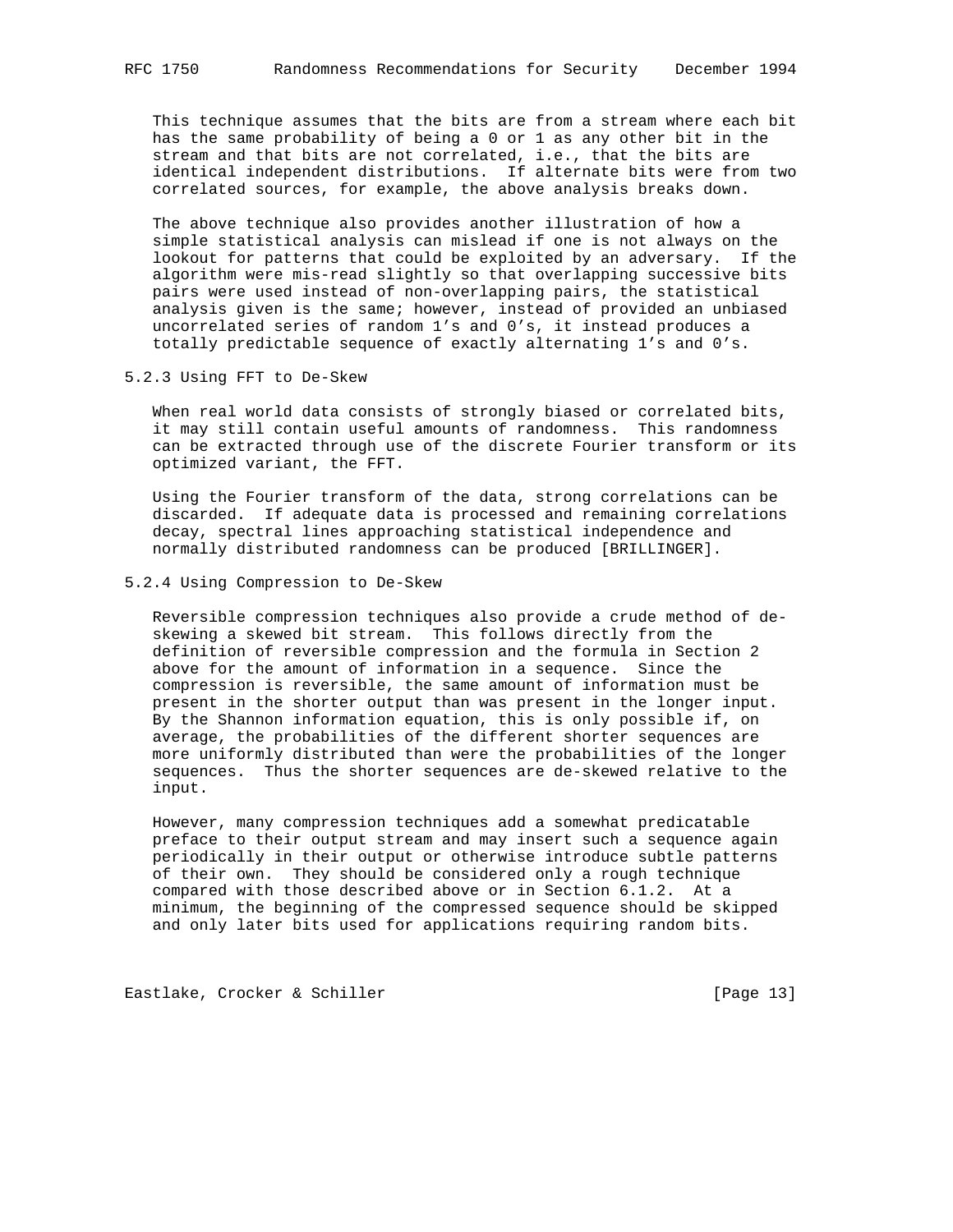5.3 Existing Hardware Can Be Used For Randomness

 As described below, many computers come with hardware that can, with care, be used to generate truly random quantities.

5.3.1 Using Existing Sound/Video Input

 Increasingly computers are being built with inputs that digitize some real world analog source, such as sound from a microphone or video input from a camera. Under appropriate circumstances, such input can provide reasonably high quality random bits. The "input" from a sound digitizer with no source plugged in or a camera with the lens cap on, if the system has enough gain to detect anything, is essentially thermal noise.

 For example, on a SPARCstation, one can read from the /dev/audio device with nothing plugged into the microphone jack. Such data is essentially random noise although it should not be trusted without some checking in case of hardware failure. It will, in any case, need to be de-skewed as described elsewhere.

 Combining this with compression to de-skew one can, in UNIXese, generate a huge amount of medium quality random data by doing

cat /dev/audio | compress - >random-bits-file

5.3.2 Using Existing Disk Drives

 Disk drives have small random fluctuations in their rotational speed due to chaotic air turbulence [DAVIS]. By adding low level disk seek time instrumentation to a system, a series of measurements can be obtained that include this randomness. Such data is usually highly correlated so that significant processing is needed, including FFT (see section 5.2.3). Nevertheless experimentation has shown that, with such processing, disk drives easily produce 100 bits a minute or more of excellent random data.

 Partly offsetting this need for processing is the fact that disk drive failure will normally be rapidly noticed. Thus, problems with this method of random number generation due to hardware failure are very unlikely.

### 6. Recommended Non-Hardware Strategy

 What is the best overall strategy for meeting the requirement for unguessable random numbers in the absence of a reliable hardware source? It is to obtain random input from a large number of uncorrelated sources and to mix them with a strong mixing function.

Eastlake, Crocker & Schiller [Page 14]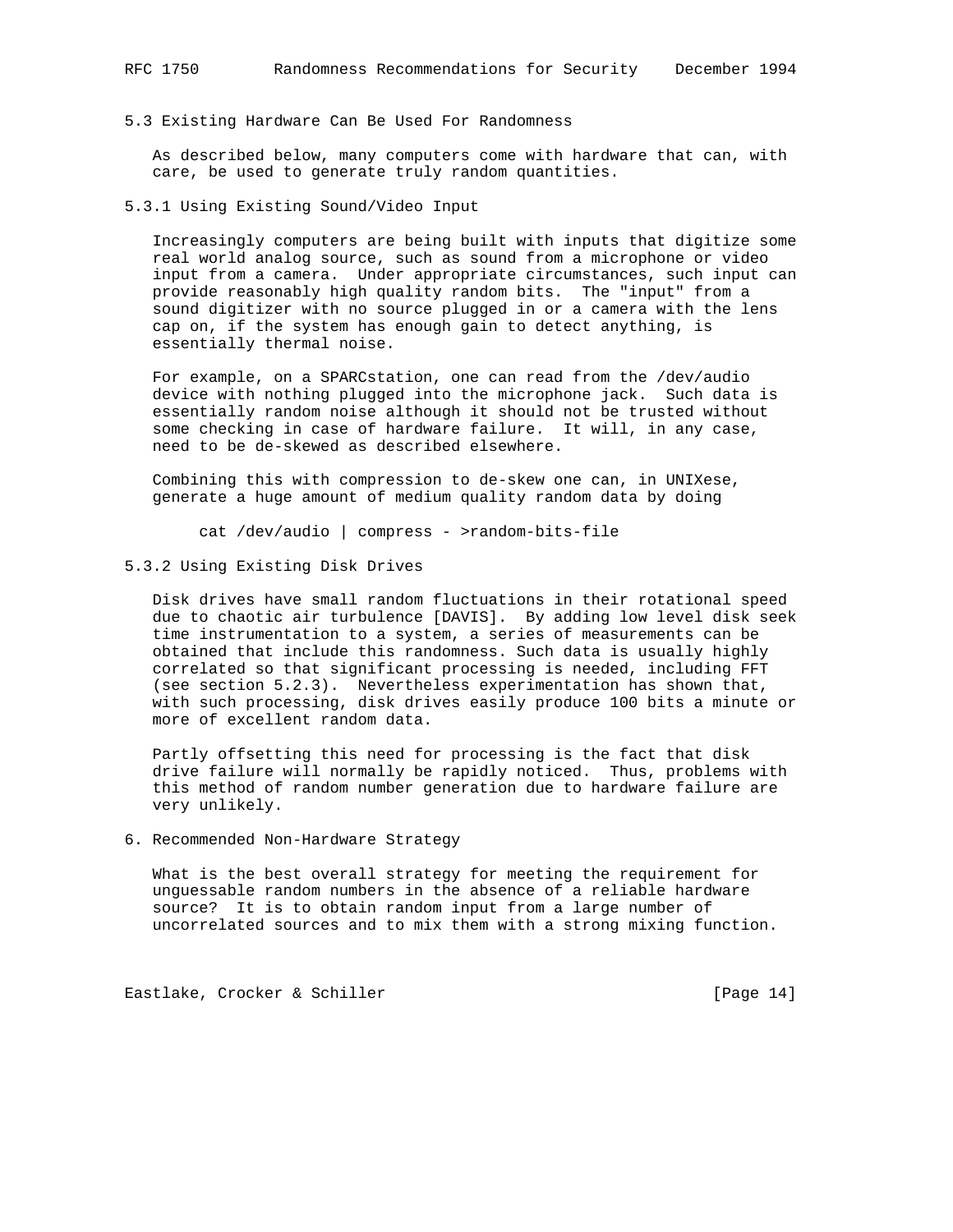Such a function will preserve the randomness present in any of the sources even if other quantities being combined are fixed or easily guessable. This may be advisable even with a good hardware source as hardware can also fail, though this should be weighed against any increase in the chance of overall failure due to added software complexity.

## 6.1 Mixing Functions

 A strong mixing function is one which combines two or more inputs and produces an output where each output bit is a different complex non linear function of all the input bits. On average, changing any input bit will change about half the output bits. But because the relationship is complex and non-linear, no particular output bit is guaranteed to change when any particular input bit is changed.

 Consider the problem of converting a stream of bits that is skewed towards 0 or 1 to a shorter stream which is more random, as discussed in Section 5.2 above. This is simply another case where a strong mixing function is desired, mixing the input bits to produce a smaller number of output bits. The technique given in Section 5.2.1 of using the parity of a number of bits is simply the result of successively Exclusive Or'ing them which is examined as a trivial mixing function immediately below. Use of stronger mixing functions to extract more of the randomness in a stream of skewed bits is examined in Section 6.1.2.

## 6.1.1 A Trivial Mixing Function

 A trivial example for single bit inputs is the Exclusive Or function, which is equivalent to addition without carry, as show in the table below. This is a degenerate case in which the one output bit always changes for a change in either input bit. But, despite its simplicity, it will still provide a useful illustration.

| input $1 \mid$ input $2 \mid$ output |  |
|--------------------------------------|--|
|                                      |  |
|                                      |  |

 If inputs 1 and 2 are uncorrelated and combined in this fashion then the output will be an even better (less skewed) random bit than the inputs. If we assume an "eccentricity" e as defined in Section 5.2 above, then the output eccentricity relates to the input eccentricity

Eastlake, Crocker & Schiller [Page 15]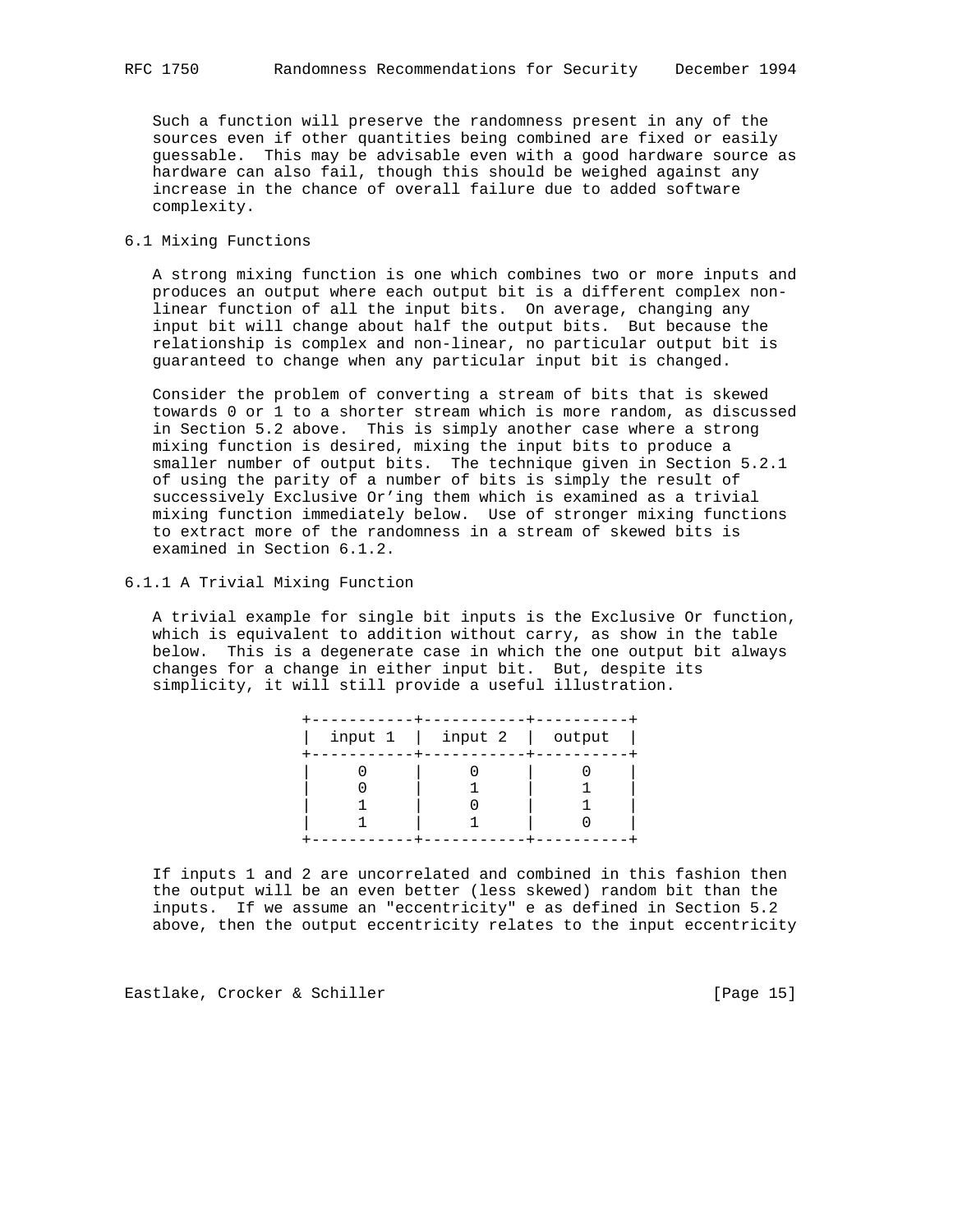as follows:

e =  $2 * e * e * e$ output input 1 input 2

Since e is never greater than  $1/2$ , the eccentricity is always improved except in the case where at least one input is a totally skewed constant. This is illustrated in the following table where the top and left side values are the two input eccentricities and the entries are the output eccentricity:

| e    | 0.00 | 0.10 | 0.20 | 0.30 | 0.40 | 0.50 |
|------|------|------|------|------|------|------|
| 0.00 | 0.00 | 0.00 | 0.00 | 0.00 | 0.00 | 0.00 |
| 0.10 | 0.00 | 0.02 | 0.04 | 0.06 | 0.08 | 0.10 |
| 0.20 | 0.00 | 0.04 | 0.08 | 0.12 | 0.16 | 0.20 |
| 0.30 | 0.00 | 0.06 | 0.12 | 0.18 | 0.24 | 0.30 |
| 0.40 | 0.00 | 0.08 | 0.16 | 0.24 | 0.32 | 0.40 |
| 0.50 | 0.00 | 0.10 | 0.20 | 0.30 | 0.40 | 0.50 |

 However, keep in mind that the above calculations assume that the inputs are not correlated. If the inputs were, say, the parity of the number of minutes from midnight on two clocks accurate to a few seconds, then each might appear random if sampled at random intervals much longer than a minute. Yet if they were both sampled and combined with xor, the result would be zero most of the time.

### 6.1.2 Stronger Mixing Functions

 The US Government Data Encryption Standard [DES] is an example of a strong mixing function for multiple bit quantities. It takes up to 120 bits of input (64 bits of "data" and 56 bits of "key") and produces 64 bits of output each of which is dependent on a complex non-linear function of all input bits. Other strong encryption functions with this characteristic can also be used by considering them to mix all of their key and data input bits.

 Another good family of mixing functions are the "message digest" or hashing functions such as The US Government Secure Hash Standard [SHS] and the MD2, MD4, MD5 [MD2, MD4, MD5] series. These functions all take an arbitrary amount of input and produce an output mixing all the input bits. The MD\* series produce 128 bits of output and SHS produces 160 bits.

Eastlake, Crocker & Schiller [Page 16]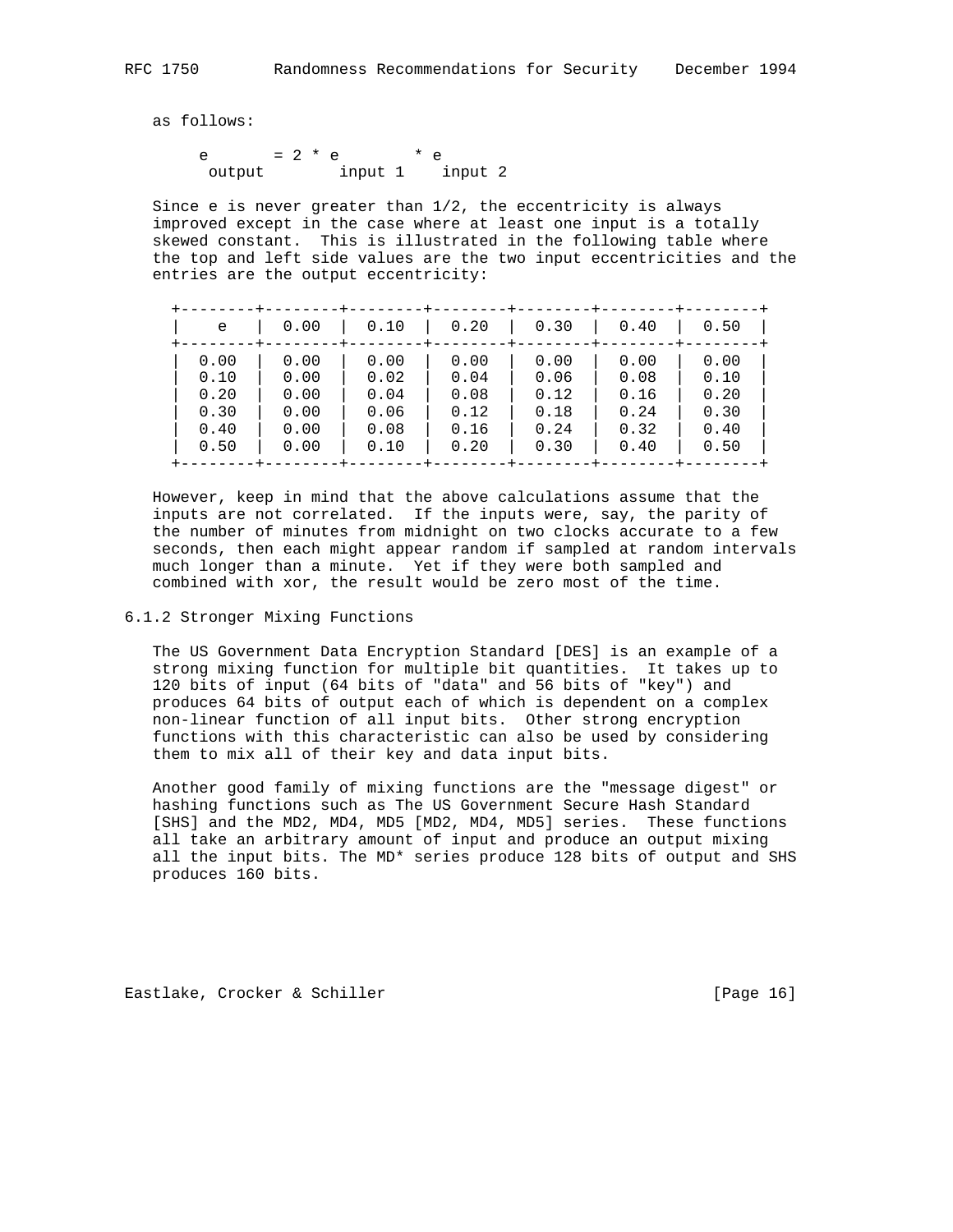Although the message digest functions are designed for variable amounts of input, DES and other encryption functions can also be used to combine any number of inputs. If 64 bits of output is adequate, the inputs can be packed into a 64 bit data quantity and successive 56 bit keys, padding with zeros if needed, which are then used to successively encrypt using DES in Electronic Codebook Mode [DES MODES]. If more than 64 bits of output are needed, use more complex mixing. For example, if inputs are packed into three quantities, A, B, and C, use DES to encrypt A with B as a key and then with C as a key to produce the 1st part of the output, then encrypt B with C and then A for more output and, if necessary, encrypt C with A and then B for yet more output. Still more output can be produced by reversing the order of the keys given above to stretch things. The same can be done with the hash functions by hashing various subsets of the input data to produce multiple outputs. But keep in mind that it is impossible to get more bits of "randomness" out than are put in.

 An example of using a strong mixing function would be to reconsider the case of a string of 308 bits each of which is biased 99% towards zero. The parity technique given in Section 5.2.1 above reduced this to one bit with only a 1/1000 deviance from being equally likely a zero or one. But, applying the equation for information given in Section 2, this 308 bit sequence has 5 bits of information in it. Thus hashing it with SHS or MD5 and taking the bottom 5 bits of the result would yield 5 unbiased random bits as opposed to the single bit given by calculating the parity of the string.

6.1.3 Diffie-Hellman as a Mixing Function

 Diffie-Hellman exponential key exchange is a technique that yields a shared secret between two parties that can be made computationally infeasible for a third party to determine even if they can observe all the messages between the two communicating parties. This shared secret is a mixture of initial quantities generated by each of them [D-H]. If these initial quantities are random, then the shared secret contains the combined randomness of them both, assuming they are uncorrelated.

6.1.4 Using a Mixing Function to Stretch Random Bits

 While it is not necessary for a mixing function to produce the same or fewer bits than its inputs, mixing bits cannot "stretch" the amount of random unpredictability present in the inputs. Thus four inputs of 32 bits each where there is 12 bits worth of unpredicatability (such as 4,096 equally probable values) in each input cannot produce more than 48 bits worth of unpredictable output. The output can be expanded to hundreds or thousands of bits by, for example, mixing with successive integers, but the clever adversary's

Eastlake, Crocker & Schiller [Page 17]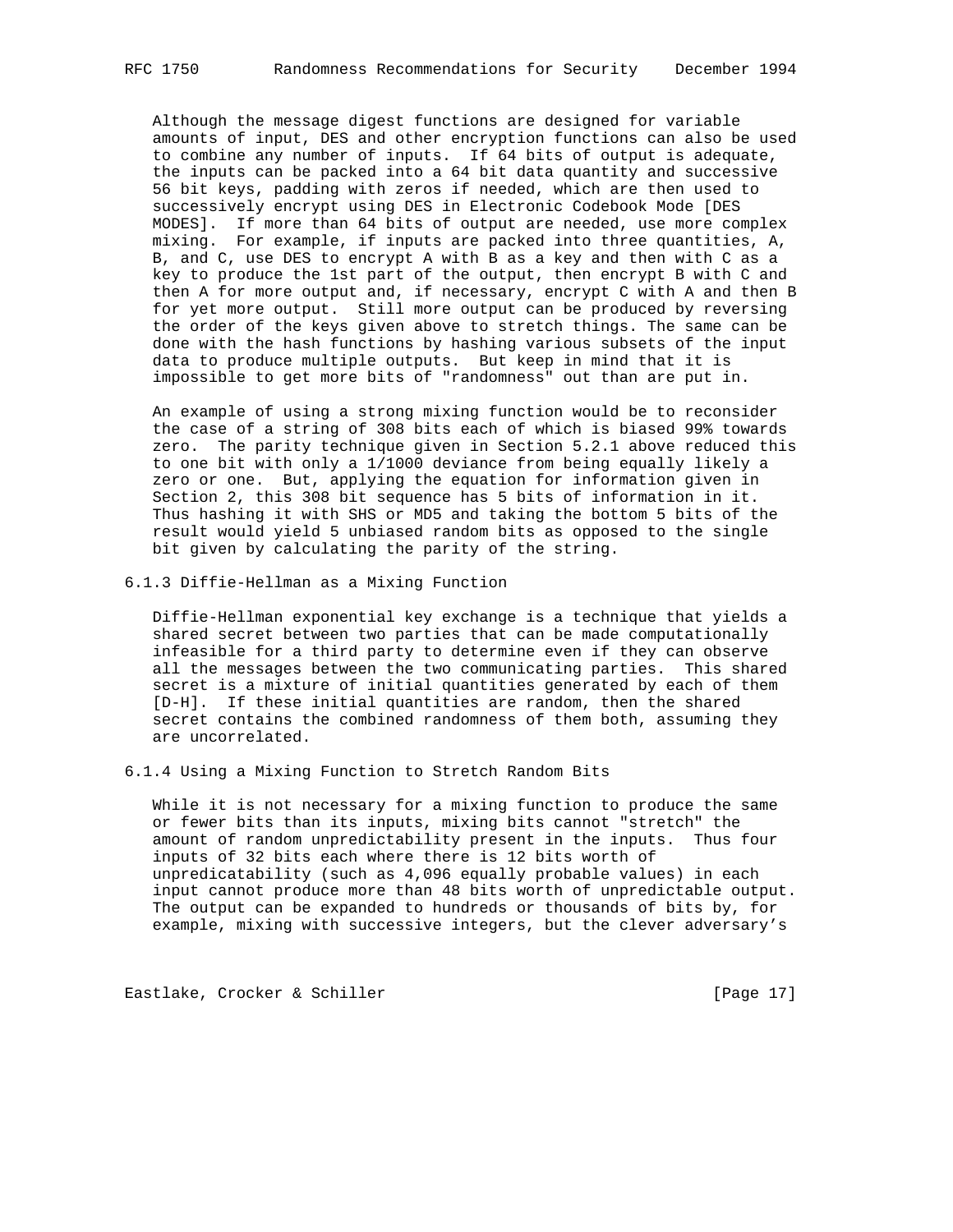search space is still 2^48 possibilities. Furthermore, mixing to fewer bits than are input will tend to strengthen the randomness of the output the way using Exclusive Or to produce one bit from two did above.

 The last table in Section 6.1.1 shows that mixing a random bit with a constant bit with Exclusive Or will produce a random bit. While this is true, it does not provide a way to "stretch" one random bit into more than one. If, for example, a random bit is mixed with a 0 and then with a 1, this produces a two bit sequence but it will always be either 01 or 10. Since there are only two possible values, there is still only the one bit of original randomness.

6.1.5 Other Factors in Choosing a Mixing Function

 For local use, DES has the advantages that it has been widely tested for flaws, is widely documented, and is widely implemented with hardware and software implementations available all over the world including source code available by anonymous FTP. The SHS and MD\* family are younger algorithms which have been less tested but there is no particular reason to believe they are flawed. Both MD5 and SHS were derived from the earlier MD4 algorithm. They all have source code available by anonymous FTP [SHS, MD2, MD4, MD5].

 DES and SHS have been vouched for the the US National Security Agency (NSA) on the basis of criteria that primarily remain secret. While this is the cause of much speculation and doubt, investigation of DES over the years has indicated that NSA involvement in modifications to its design, which originated with IBM, was primarily to strengthen it. No concealed or special weakness has been found in DES. It is almost certain that the NSA modification to MD4 to produce the SHS similarly strengthened the algorithm, possibly against threats not yet known in the public cryptographic community.

 DES, SHS, MD4, and MD5 are royalty free for all purposes. MD2 has been freely licensed only for non-profit use in connection with Privacy Enhanced Mail [PEM]. Between the MD\* algorithms, some people believe that, as with "Goldilocks and the Three Bears", MD2 is strong but too slow, MD4 is fast but too weak, and MD5 is just right.

 Another advantage of the MD\* or similar hashing algorithms over encryption algorithms is that they are not subject to the same regulations imposed by the US Government prohibiting the unlicensed export or import of encryption/decryption software and hardware. The same should be true of DES rigged to produce an irreversible hash code but most DES packages are oriented to reversible encryption.

Eastlake, Crocker & Schiller [Page 18]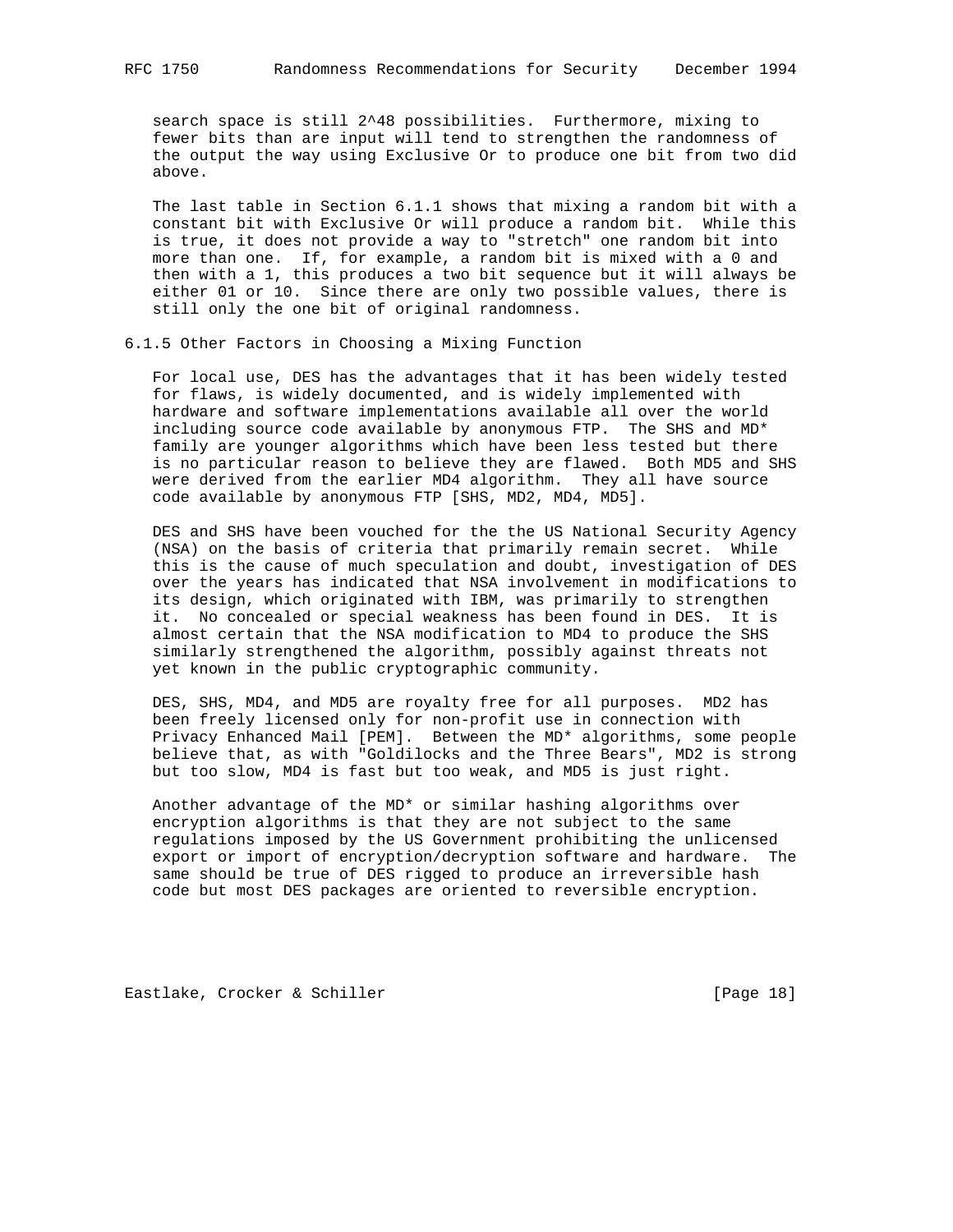# 6.2 Non-Hardware Sources of Randomness

 The best source of input for mixing would be a hardware randomness such as disk drive timing affected by air turbulence, audio input with thermal noise, or radioactive decay. However, if that is not available there are other possibilities. These include system clocks, system or input/output buffers, user/system/hardware/network serial numbers and/or addresses and timing, and user input. Unfortunately, any of these sources can produce limited or predicatable values under some circumstances.

 Some of the sources listed above would be quite strong on multi-user systems where, in essence, each user of the system is a source of randomness. However, on a small single user system, such as a typical IBM PC or Apple Macintosh, it might be possible for an adversary to assemble a similar configuration. This could give the adversary inputs to the mixing process that were sufficiently correlated to those used originally as to make exhaustive search practical.

 The use of multiple random inputs with a strong mixing function is recommended and can overcome weakness in any particular input. For example, the timing and content of requested "random" user keystrokes can yield hundreds of random bits but conservative assumptions need to be made. For example, assuming a few bits of randomness if the inter-keystroke interval is unique in the sequence up to that point and a similar assumption if the key hit is unique but assuming that no bits of randomness are present in the initial key value or if the timing or key value duplicate previous values. The results of mixing these timings and characters typed could be further combined with clock values and other inputs.

 This strategy may make practical portable code to produce good random numbers for security even if some of the inputs are very weak on some of the target systems. However, it may still fail against a high grade attack on small single user systems, especially if the adversary has ever been able to observe the generation process in the past. A hardware based random source is still preferable.

## 6.3 Cryptographically Strong Sequences

 In cases where a series of random quantities must be generated, an adversary may learn some values in the sequence. In general, they should not be able to predict other values from the ones that they know.

Eastlake, Crocker & Schiller [Page 19]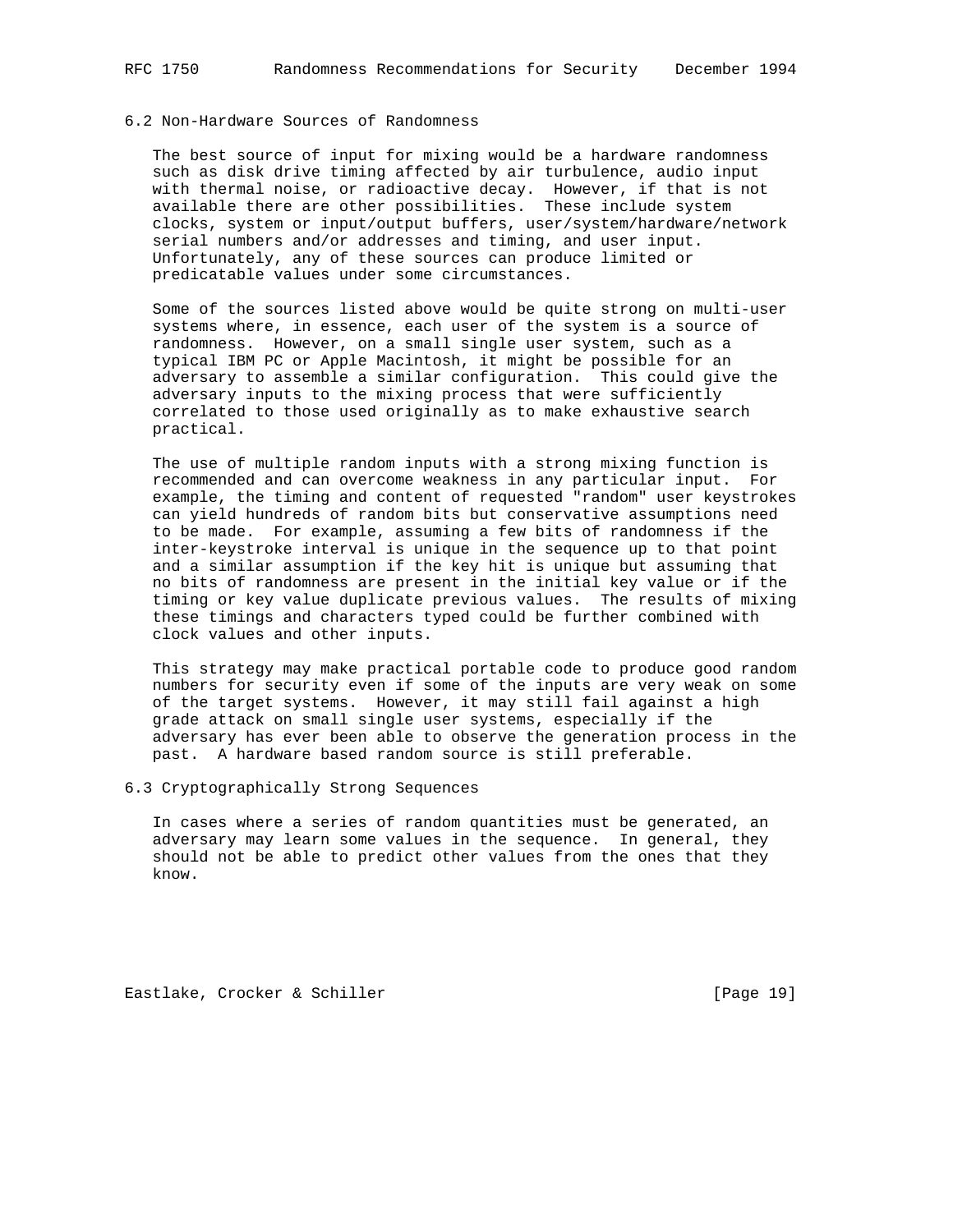The correct technique is to start with a strong random seed, take cryptographically strong steps from that seed [CRYPTO2, CRYPTO3], and do not reveal the complete state of the generator in the sequence elements. If each value in the sequence can be calculated in a fixed way from the previous value, then when any value is compromised, all future values can be determined. This would be the case, for example, if each value were a constant function of the previously used values, even if the function were a very strong, non-invertible message digest function.

 It should be noted that if your technique for generating a sequence of key values is fast enough, it can trivially be used as the basis for a confidentiality system. If two parties use the same sequence generating technique and start with the same seed material, they will generate identical sequences. These could, for example, be xor'ed at one end with data being send, encrypting it, and xor'ed with this data as received, decrypting it due to the reversible properties of the xor operation.

6.3.1 Traditional Strong Sequences

 A traditional way to achieve a strong sequence has been to have the values be produced by hashing the quantities produced by concatenating the seed with successive integers or the like and then mask the values obtained so as to limit the amount of generator state available to the adversary.

 It may also be possible to use an "encryption" algorithm with a random key and seed value to encrypt and feedback some or all of the output encrypted value into the value to be encrypted for the next iteration. Appropriate feedback techniques will usually be recommended with the encryption algorithm. An example is shown below where shifting and masking are used to combine the cypher output feedback. This type of feedback is recommended by the US Government in connection with DES [DES MODES].

Eastlake, Crocker & Schiller [Page 20]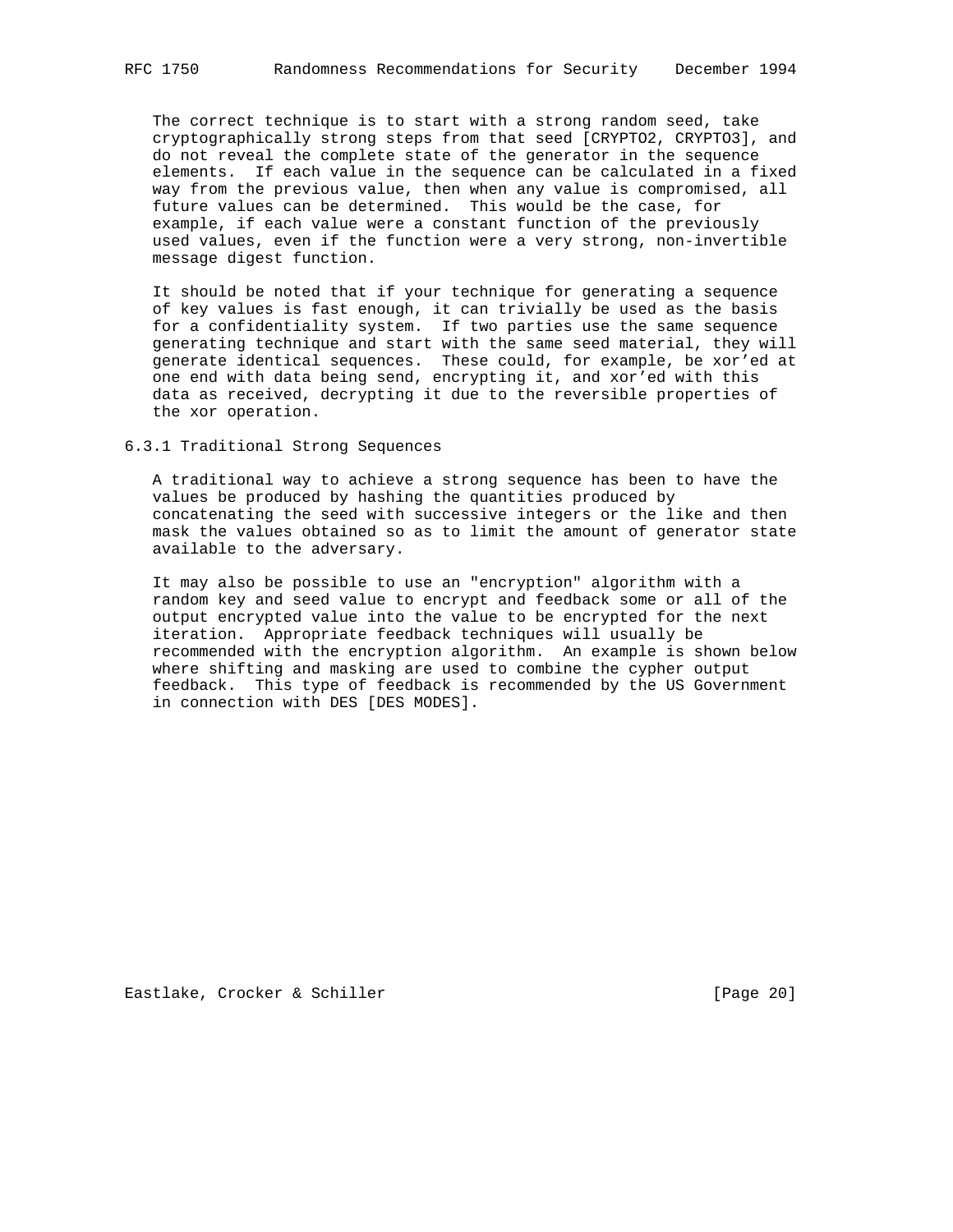

 Note that if a shift of one is used, this is the same as the shift register technique described in Section 3 above but with the all important difference that the feedback is determined by a complex non-linear function of all bits rather than a simple linear or polynomial combination of output from a few bit position taps.

 It has been shown by Donald W. Davies that this sort of shifted partial output feedback significantly weakens an algorithm compared will feeding all of the output bits back as input. In particular, for DES, repeated encrypting a full 64 bit quantity will give an expected repeat in about 2^63 iterations. Feeding back anything less than 64 (and more than 0) bits will give an expected repeat in between 2\*\*31 and 2\*\*32 iterations!

 To predict values of a sequence from others when the sequence was generated by these techniques is equivalent to breaking the cryptosystem or inverting the "non-invertible" hashing involved with only partial information available. The less information revealed each iteration, the harder it will be for an adversary to predict the sequence. Thus it is best to use only one bit from each value. It has been shown that in some cases this makes it impossible to break a system even when the cryptographic system is invertible and can be broken if all of each generated value was revealed.

## 6.3.2 The Blum Blum Shub Sequence Generator

 Currently the generator which has the strongest public proof of strength is called the Blum Blum Shub generator after its inventors [BBS]. It is also very simple and is based on quadratic residues. It's only disadvantage is that is is computationally intensive compared with the traditional techniques give in 6.3.1 above. This is not a serious draw back if it is used for moderately infrequent purposes, such as generating session keys.

Eastlake, Crocker & Schiller [Page 21]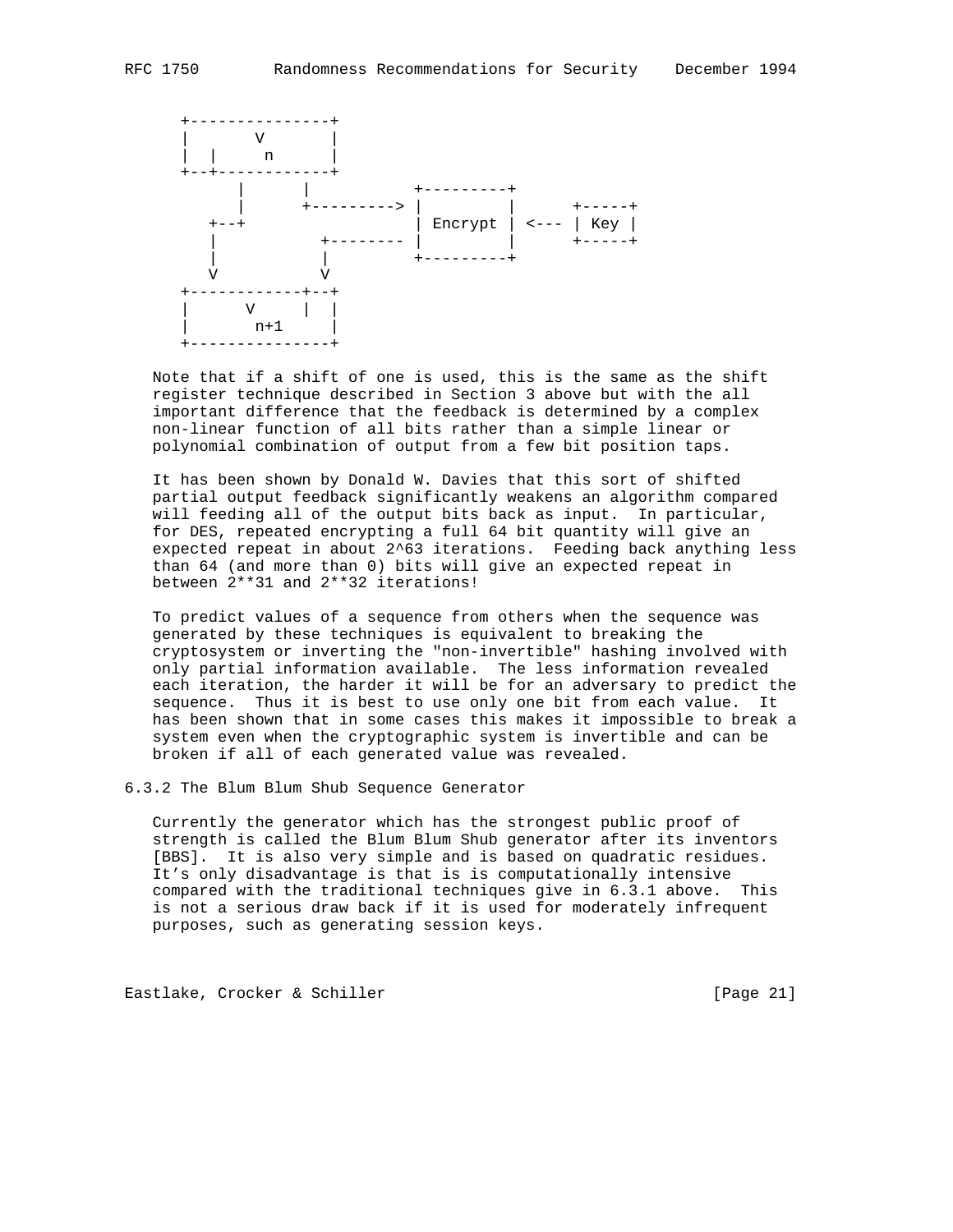Simply choose two large prime numbers, say p and q, which both have the property that you get a remainder of 3 if you divide them by 4. Let  $n = p * q$ . Then you choose a random number x relatively prime to n. The initial seed for the generator and the method for calculating subsequent values are then

$$
s = (\begin{array}{c} 2 \\ x \end{array})(Mod n)
$$
  

$$
s = (\begin{array}{c} 2 \\ s \end{array})(Mod n)
$$
  

$$
i+1 \qquad i
$$

 You must be careful to use only a few bits from the bottom of each s. It is always safe to use only the lowest order bit. If you use no more than the

> log ( log ( s ) ) 2 2 i

 low order bits, then predicting any additional bits from a sequence generated in this manner is provable as hard as factoring n. As long as the initial x is secret, you can even make n public if you want.

 An intersting characteristic of this generator is that you can directly calculate any of the s values. In particular

is a set of the set of the set of  $\mathbf i$  $( ( 2 ) (Mod ( ( p - 1 ) * ( q - 1 ) ) ) )$  $s = (s \qquad ) (Mod n)$ i 0

 This means that in applications where many keys are generated in this fashion, it is not necessary to save them all. Each key can be effectively indexed and recovered from that small index and the initial s and n.

7. Key Generation Standards

 Several public standards are now in place for the generation of keys. Two of these are described below. Both use DES but any equally strong or stronger mixing function could be substituted.

Eastlake, Crocker & Schiller [Page 22]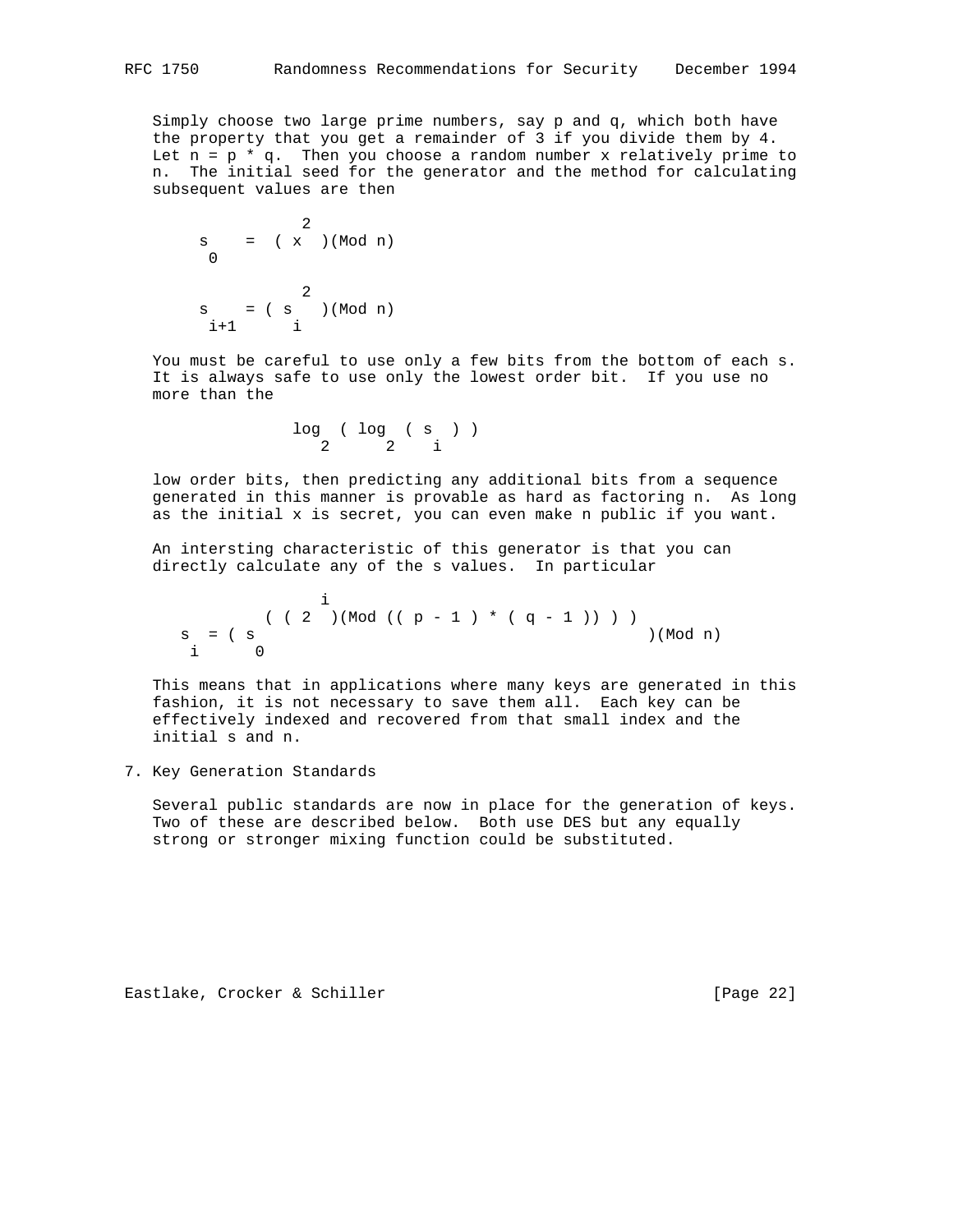7.1 US DoD Recommendations for Password Generation

 The United States Department of Defense has specific recommendations for password generation [DoD]. They suggest using the US Data Encryption Standard [DES] in Output Feedback Mode [DES MODES] as follows:

 use an initialization vector determined from the system clock, system ID, user ID, and date and time; use a key determined from system interrupt registers, system status registers, and system counters; and, as plain text, use an external randomly generated 64 bit quantity such as 8 characters typed in by a system administrator.

 The password can then be calculated from the 64 bit "cipher text" generated in 64-bit Output Feedback Mode. As many bits as are needed can be taken from these 64 bits and expanded into a pronounceable word, phrase, or other format if a human being needs to remember the password.

7.2 X9.17 Key Generation

 The American National Standards Institute has specified a method for generating a sequence of keys as follows:

 s is the initial 64 bit seed 0 g is the sequence of generated 64 bit key quantities n k is a random key reserved for generating this key sequence t is the time at which a key is generated to as fine a resolution as is available (up to 64 bits).

DES ( K, Q ) is the DES encryption of quantity Q with key K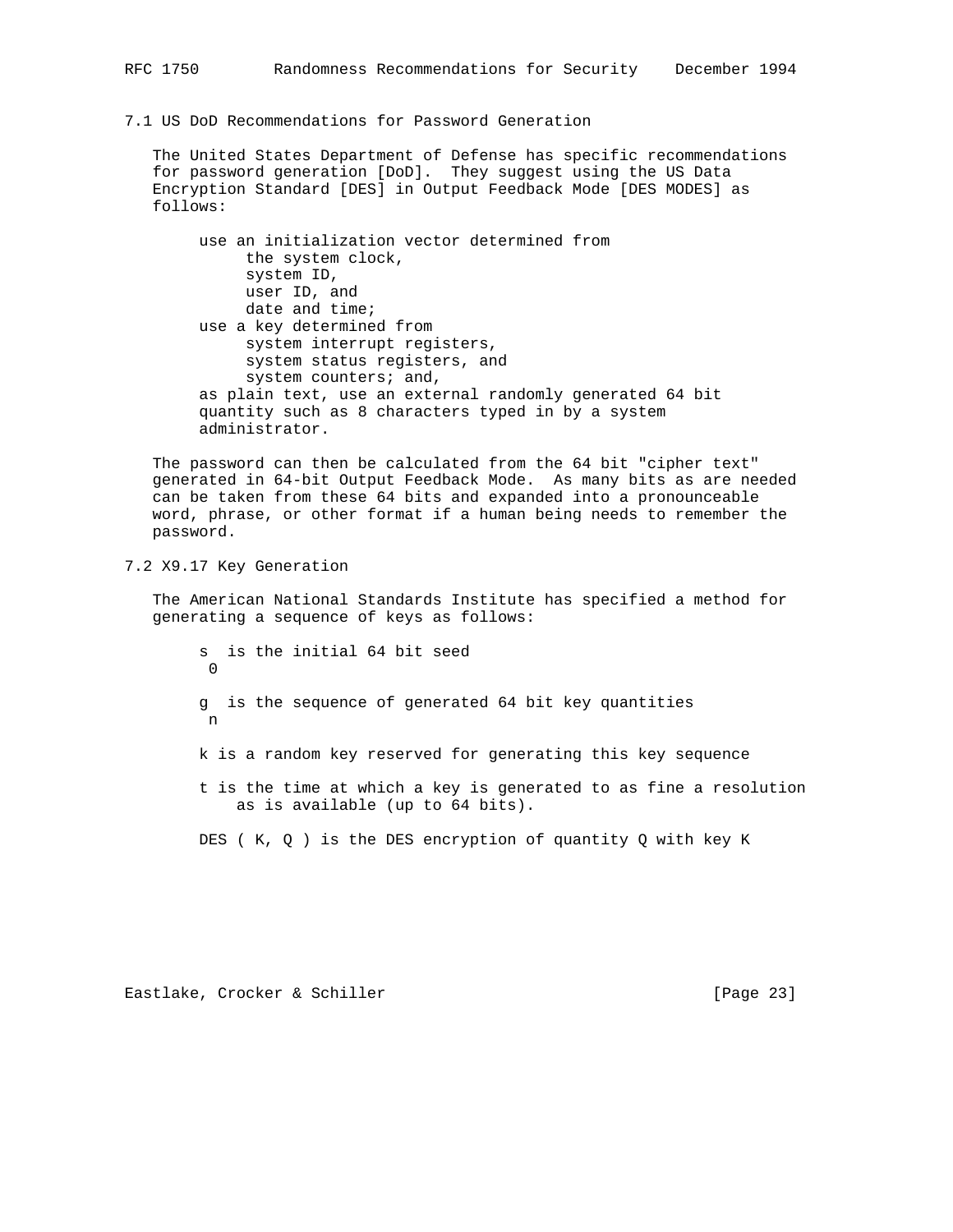g = DES ( k, DES ( k, t ) .xor. s ) n n s = DES ( k, DES ( k, t ) .xor. g )  $n+1$  n

 If g sub n is to be used as a DES key, then every eighth bit should be adjusted for parity for that use but the entire 64 bit unmodified g should be used in calculating the next s.

8. Examples of Randomness Required

 Below are two examples showing rough calculations of needed randomness for security. The first is for moderate security passwords while the second assumes a need for a very high security cryptographic key.

8.1 Password Generation

 Assume that user passwords change once a year and it is desired that the probability that an adversary could guess the password for a particular account be less than one in a thousand. Further assume that sending a password to the system is the only way to try a password. Then the crucial question is how often an adversary can try possibilities. Assume that delays have been introduced into a system so that, at most, an adversary can make one password try every six seconds. That's 600 per hour or about 15,000 per day or about 5,000,000 tries in a year. Assuming any sort of monitoring, it is unlikely someone could actually try continuously for a year. In fact, even if log files are only checked monthly, 500,000 tries is more plausible before the attack is noticed and steps taken to change passwords and make it harder to try more passwords.

 To have a one in a thousand chance of guessing the password in 500,000 tries implies a universe of at least 500,000,000 passwords or about 2^29. Thus 29 bits of randomness are needed. This can probably be achieved using the US DoD recommended inputs for password generation as it has 8 inputs which probably average over 5 bits of randomness each (see section 7.1). Using a list of 1000 words, the password could be expressed as a three word phrase (1,000,000,000 possibilities) or, using case insensitive letters and digits, six would suffice  $((26+10)^6 = 2,176,782,336$  possibilities).

 For a higher security password, the number of bits required goes up. To decrease the probability by 1,000 requires increasing the universe of passwords by the same factor which adds about 10 bits. Thus to have only a one in a million chance of a password being guessed under the above scenario would require 39 bits of randomness and a password

Eastlake, Crocker & Schiller [Page 24]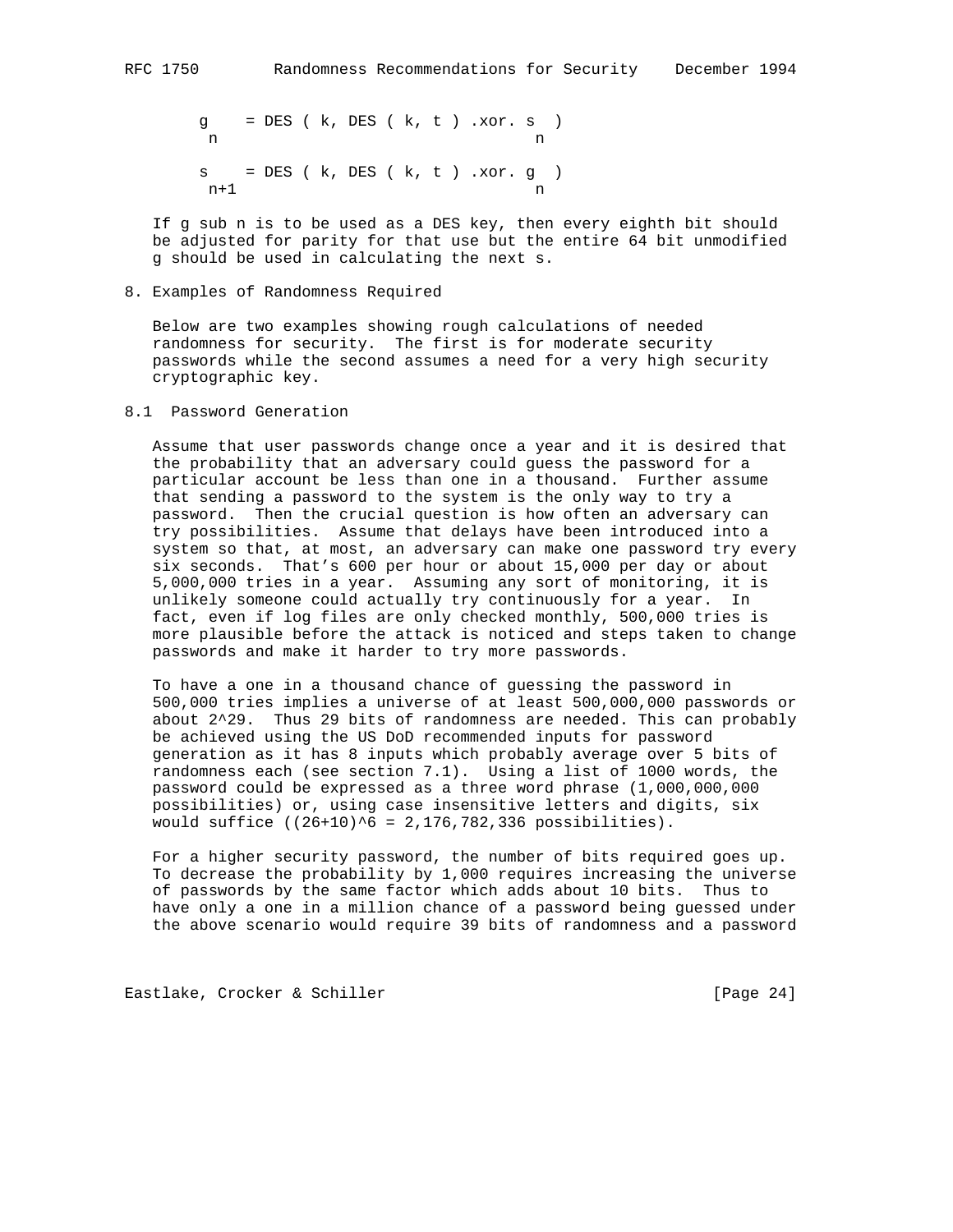that was a four word phrase from a 1000 word list or eight letters/digits. To go to a one in 10^9 chance, 49 bits of randomness are needed implying a five word phrase or ten letter/digit password.

 In a real system, of course, there are also other factors. For example, the larger and harder to remember passwords are, the more likely users are to write them down resulting in an additional risk of compromise.

# 8.2 A Very High Security Cryptographic Key

 Assume that a very high security key is needed for symmetric encryption / decryption between two parties. Assume an adversary can observe communications and knows the algorithm being used. Within the field of random possibilities, the adversary can try key values in hopes of finding the one in use. Assume further that brute force trial of keys is the best the adversary can do.

# 8.2.1 Effort per Key Trial

 How much effort will it take to try each key? For very high security applications it is best to assume a low value of effort. Even if it would clearly take tens of thousands of computer cycles or more to try a single key, there may be some pattern that enables huge blocks of key values to be tested with much less effort per key. Thus it is probably best to assume no more than a couple hundred cycles per key. (There is no clear lower bound on this as computers operate in parallel on a number of bits and a poor encryption algorithm could allow many keys or even groups of keys to be tested in parallel. However, we need to assume some value and can hope that a reasonably strong algorithm has been chosen for our hypothetical high security task.)

 If the adversary can command a highly parallel processor or a large network of work stations, 2\*10^10 cycles per second is probably a minimum assumption for availability today. Looking forward just a couple years, there should be at least an order of magnitude improvement. Thus assuming 10^9 keys could be checked per second or 3.6\*10^11 per hour or 6\*10^13 per week or 2.4\*10^14 per month is reasonable. This implies a need for a minimum of 51 bits of randomness in keys to be sure they cannot be found in a month. Even then it is possible that, a few years from now, a highly determined and resourceful adversary could break the key in 2 weeks (on average they need try only half the keys).

Eastlake, Crocker & Schiller [Page 25]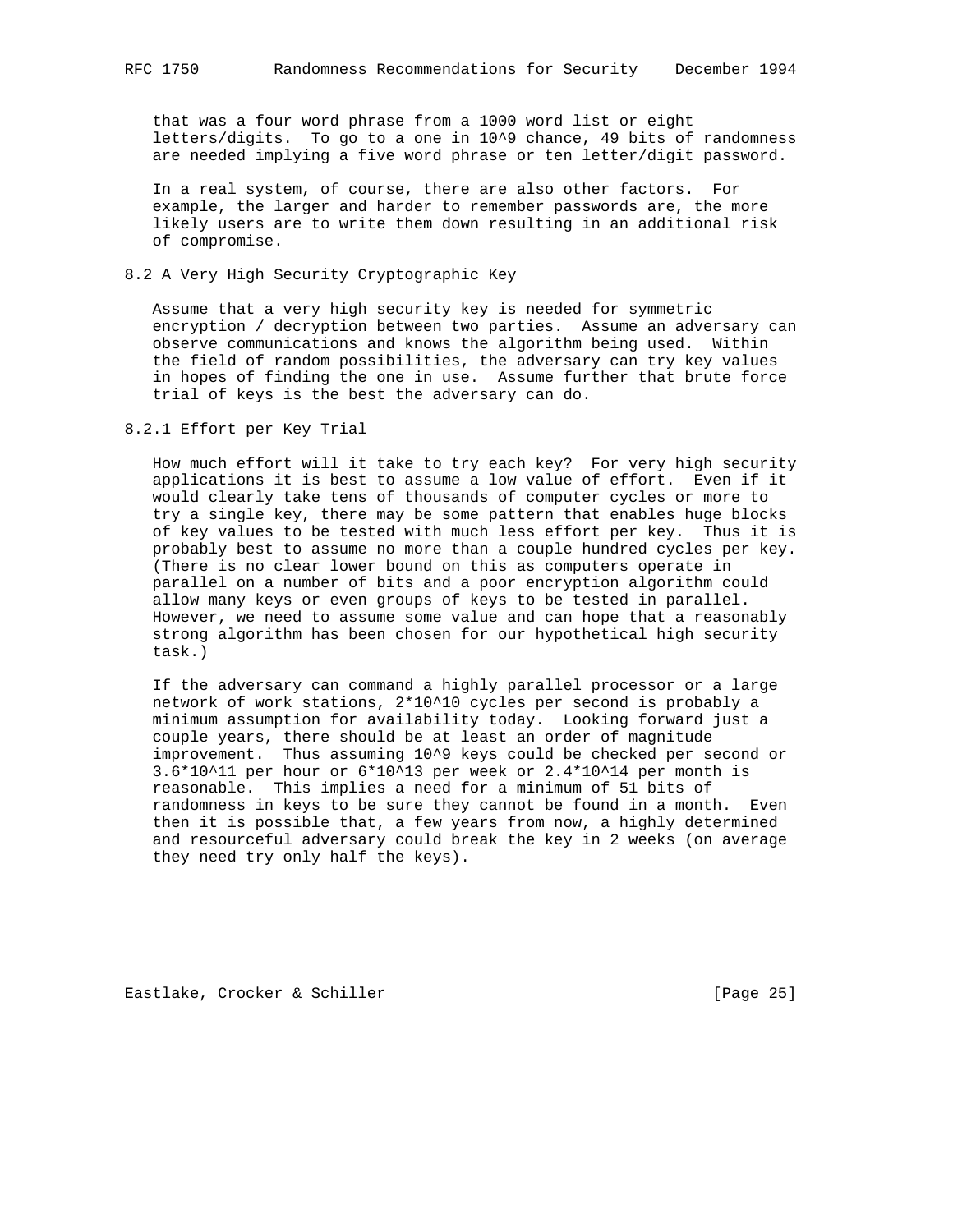# 8.2.2 Meet in the Middle Attacks

 If chosen or known plain text and the resulting encrypted text are available, a "meet in the middle" attack is possible if the structure of the encryption algorithm allows it. (In a known plain text attack, the adversary knows all or part of the messages being encrypted, possibly some standard header or trailer fields. In a chosen plain text attack, the adversary can force some chosen plain text to be encrypted, possibly by "leaking" an exciting text that would then be sent by the adversary over an encrypted channel.)

 An oversimplified explanation of the meet in the middle attack is as follows: the adversary can half-encrypt the known or chosen plain text with all possible first half-keys, sort the output, then half decrypt the encoded text with all the second half-keys. If a match is found, the full key can be assembled from the halves and used to decrypt other parts of the message or other messages. At its best, this type of attack can halve the exponent of the work required by the adversary while adding a large but roughly constant factor of effort. To be assured of safety against this, a doubling of the amount of randomness in the key to a minimum of 102 bits is required.

 The meet in the middle attack assumes that the cryptographic algorithm can be decomposed in this way but we can not rule that out without a deep knowledge of the algorithm. Even if a basic algorithm is not subject to a meet in the middle attack, an attempt to produce a stronger algorithm by applying the basic algorithm twice (or two different algorithms sequentially) with different keys may gain less added security than would be expected. Such a composite algorithm would be subject to a meet in the middle attack.

 Enormous resources may be required to mount a meet in the middle attack but they are probably within the range of the national security services of a major nation. Essentially all nations spy on other nations government traffic and several nations are believed to spy on commercial traffic for economic advantage.

## 8.2.3 Other Considerations

 Since we have not even considered the possibilities of special purpose code breaking hardware or just how much of a safety margin we want beyond our assumptions above, probably a good minimum for a very high security cryptographic key is 128 bits of randomness which implies a minimum key length of 128 bits. If the two parties agree on a key by Diffie-Hellman exchange [D-H], then in principle only half of this randomness would have to be supplied by each party. However, there is probably some correlation between their random inputs so it is probably best to assume that each party needs to

Eastlake, Crocker & Schiller [Page 26]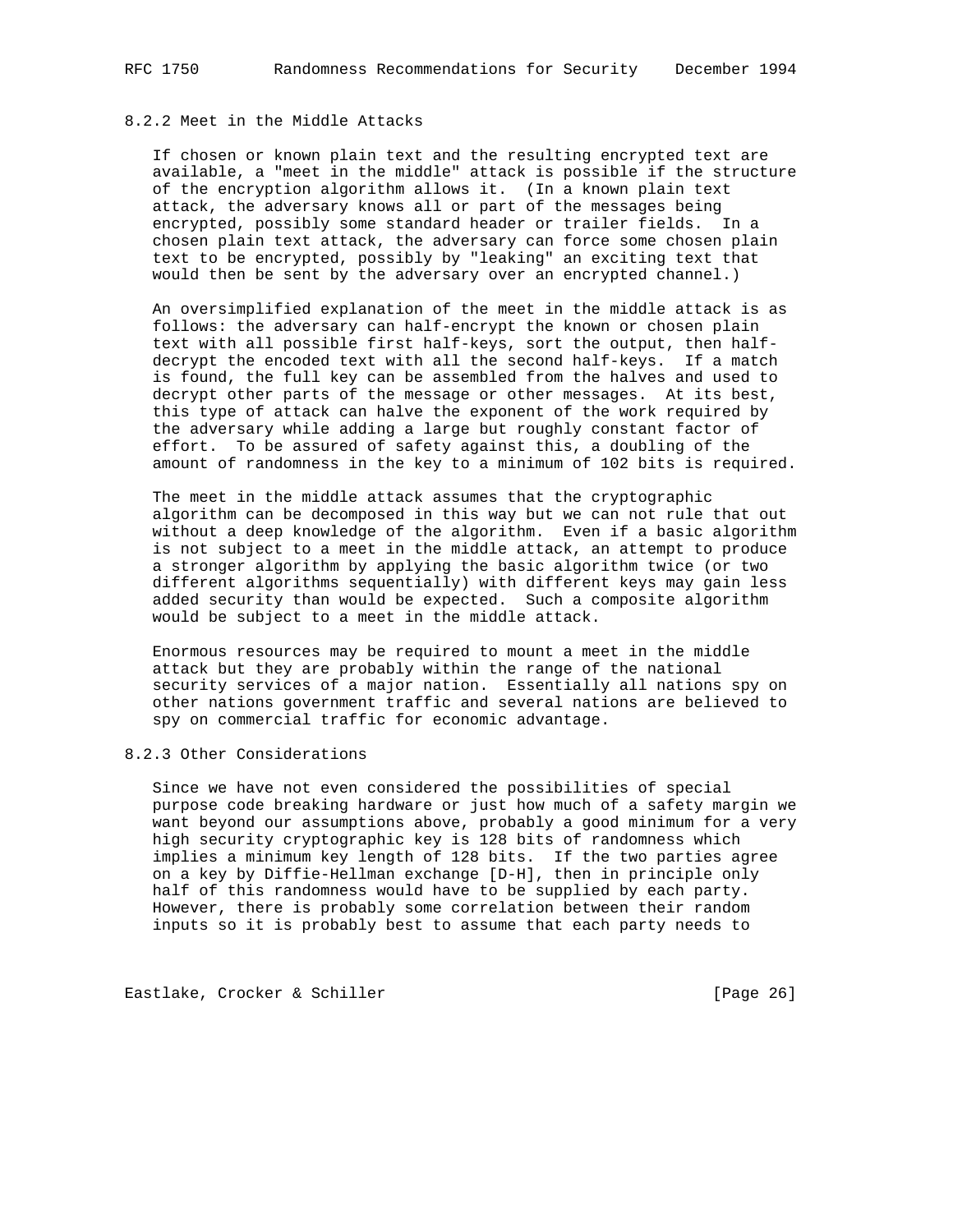provide at least 96 bits worth of randomness for very high security if Diffie-Hellman is used.

 This amount of randomness is beyond the limit of that in the inputs recommended by the US DoD for password generation and could require user typing timing, hardware random number generation, or other sources.

 It should be noted that key length calculations such at those above are controversial and depend on various assumptions about the cryptographic algorithms in use. In some cases, a professional with a deep knowledge of code breaking techniques and of the strength of the algorithm in use could be satisfied with less than half of the key size derived above.

9. Conclusion

 Generation of unguessable "random" secret quantities for security use is an essential but difficult task.

 We have shown that hardware techniques to produce such randomness would be relatively simple. In particular, the volume and quality would not need to be high and existing computer hardware, such as disk drives, can be used. Computational techniques are available to process low quality random quantities from multiple sources or a larger quantity of such low quality input from one source and produce a smaller quantity of higher quality, less predictable key material. In the absence of hardware sources of randomness, a variety of user and software sources can frequently be used instead with care; however, most modern systems already have hardware, such as disk drives or audio input, that could be used to produce high quality randomness.

 Once a sufficient quantity of high quality seed key material (a few hundred bits) is available, strong computational techniques are available to produce cryptographically strong sequences of unpredicatable quantities from this seed material.

10. Security Considerations

 The entirety of this document concerns techniques and recommendations for generating unguessable "random" quantities for use as passwords, cryptographic keys, and similar security uses.

Eastlake, Crocker & Schiller [Page 27]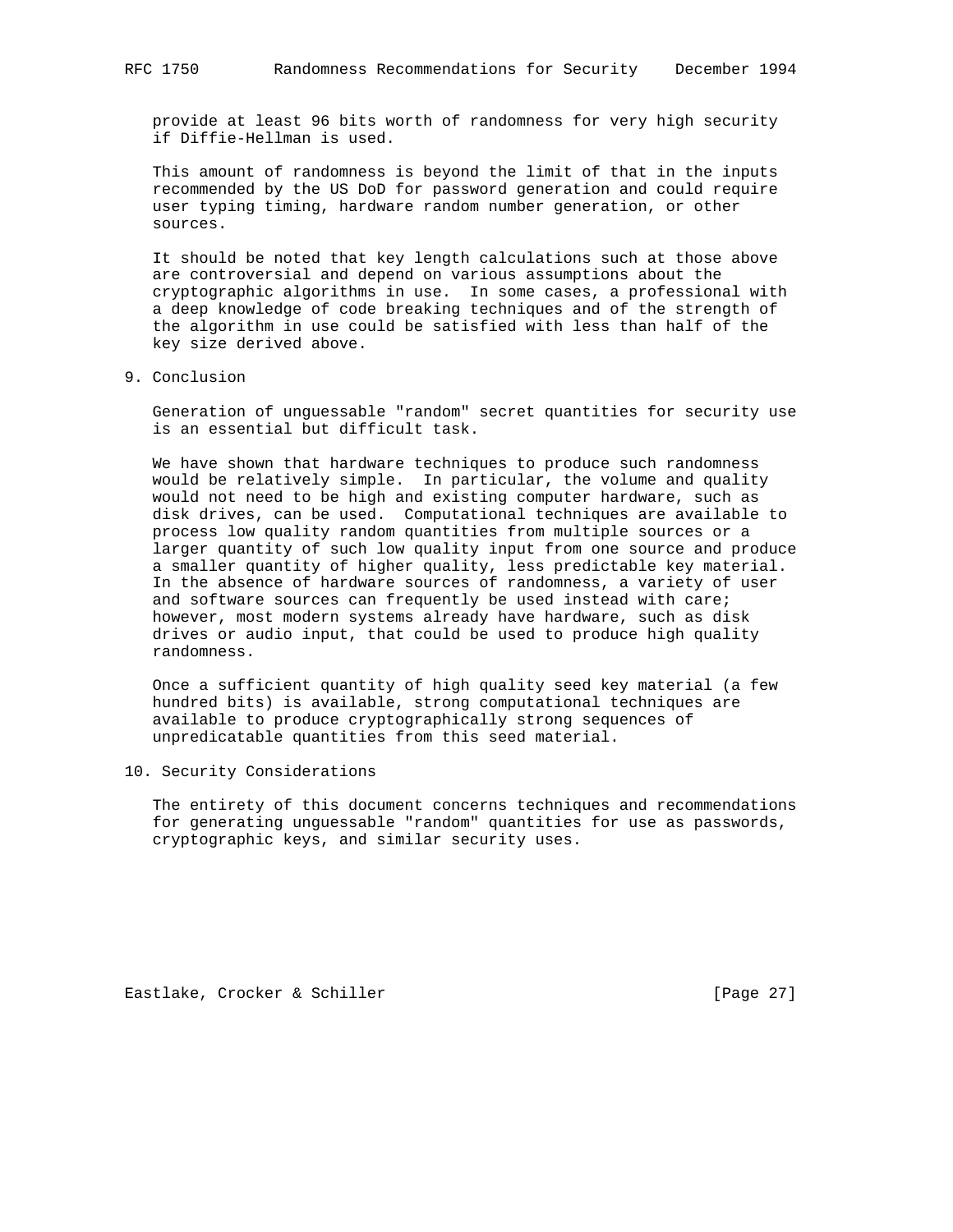References

 [ASYMMETRIC] - Secure Communications and Asymmetric Cryptosystems, edited by Gustavus J. Simmons, AAAS Selected Symposium 69, Westview Press, Inc.

 [BBS] - A Simple Unpredictable Pseudo-Random Number Generator, SIAM Journal on Computing, v. 15, n. 2, 1986, L. Blum, M. Blum, & M. Shub.

 [BRILLINGER] - Time Series: Data Analysis and Theory, Holden-Day, 1981, David Brillinger.

 [CRC] - C.R.C. Standard Mathematical Tables, Chemical Rubber Publishing Company.

 [CRYPTO1] - Cryptography: A Primer, A Wiley-Interscience Publication, John Wiley & Sons, 1981, Alan G. Konheim.

 [CRYPTO2] - Cryptography: A New Dimension in Computer Data Security, A Wiley-Interscience Publication, John Wiley & Sons, 1982, Carl H. Meyer & Stephen M. Matyas.

 [CRYPTO3] - Applied Cryptography: Protocols, Algorithms, and Source Code in C, John Wiley & Sons, 1994, Bruce Schneier.

 [DAVIS] - Cryptographic Randomness from Air Turbulence in Disk Drives, Advances in Cryptology - Crypto '94, Springer-Verlag Lecture Notes in Computer Science #839, 1984, Don Davis, Ross Ihaka, and Philip Fenstermacher.

 [DES] - Data Encryption Standard, United States of America, Department of Commerce, National Institute of Standards and Technology, Federal Information Processing Standard (FIPS) 46-1. - Data Encryption Algorithm, American National Standards Institute, ANSI X3.92-1981. (See also FIPS 112, Password Usage, which includes FORTRAN code for performing DES.)

 [DES MODES] - DES Modes of Operation, United States of America, Department of Commerce, National Institute of Standards and Technology, Federal Information Processing Standard (FIPS) 81. - Data Encryption Algorithm - Modes of Operation, American National Standards Institute, ANSI X3.106-1983.

 [D-H] - New Directions in Cryptography, IEEE Transactions on Information Technology, November, 1976, Whitfield Diffie and Martin E. Hellman.

Eastlake, Crocker & Schiller [Page 28]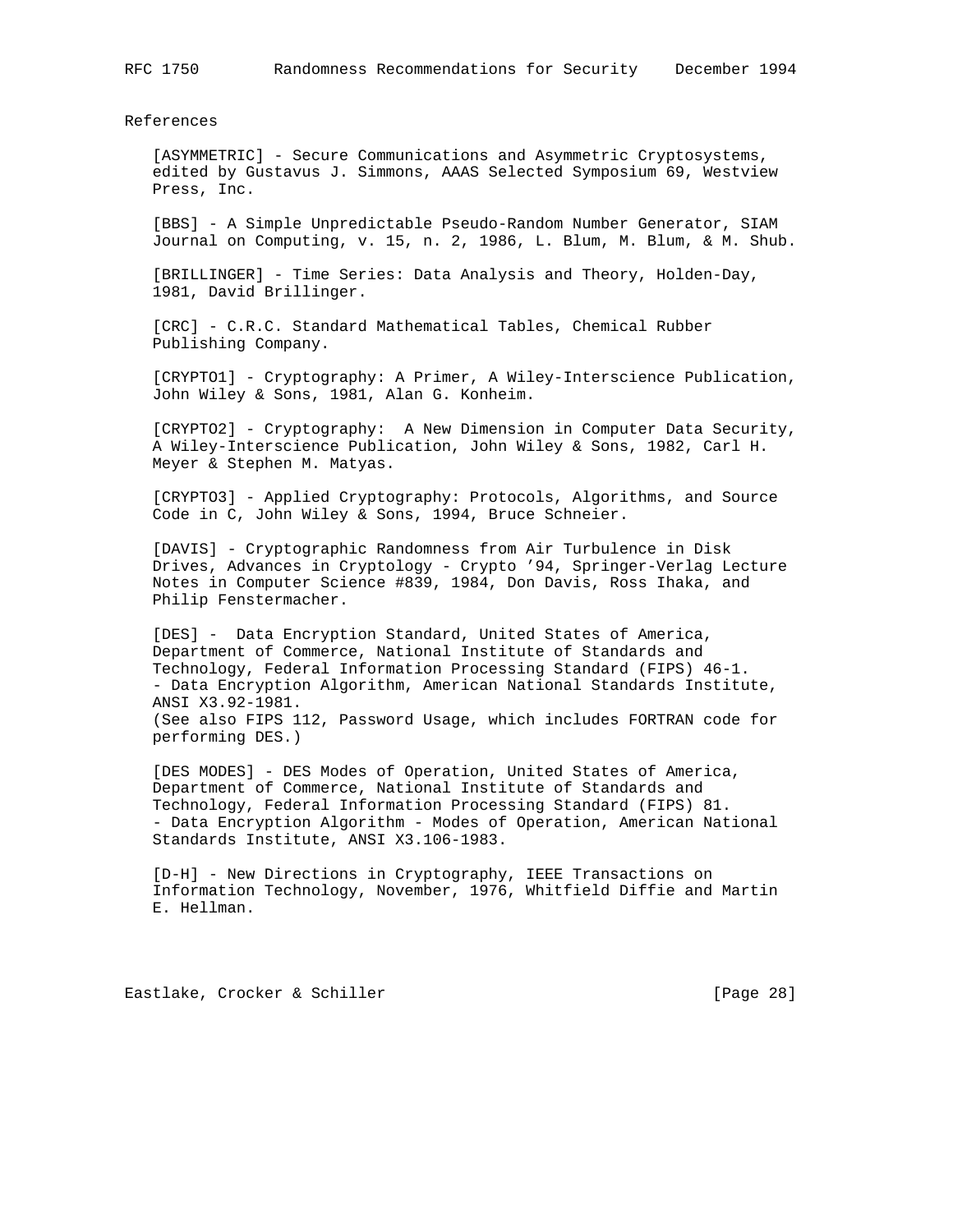[DoD] - Password Management Guideline, United States of America, Department of Defense, Computer Security Center, CSC-STD-002-85. (See also FIPS 112, Password Usage, which incorporates CSC-STD-002-85 as one of its appendices.)

 [GIFFORD] - Natural Random Number, MIT/LCS/TM-371, September 1988, David K. Gifford

 [KNUTH] - The Art of Computer Programming, Volume 2: Seminumerical Algorithms, Chapter 3: Random Numbers. Addison Wesley Publishing Company, Second Edition 1982, Donald E. Knuth.

 [KRAWCZYK] - How to Predict Congruential Generators, Journal of Algorithms, V. 13, N. 4, December 1992, H. Krawczyk

 [MD2] - The MD2 Message-Digest Algorithm, RFC1319, April 1992, B. Kaliski [MD4] - The MD4 Message-Digest Algorithm, RFC1320, April 1992, R. Rivest [MD5] - The MD5 Message-Digest Algorithm, RFC1321, April 1992, R. Rivest

 [PEM] - RFCs 1421 through 1424: - RFC 1424, Privacy Enhancement for Internet Electronic Mail: Part IV: Key Certification and Related Services, 02/10/1993, B. Kaliski - RFC 1423, Privacy Enhancement for Internet Electronic Mail: Part III: Algorithms, Modes, and Identifiers, 02/10/1993, D. Balenson - RFC 1422, Privacy Enhancement for Internet Electronic Mail: Part II: Certificate-Based Key Management, 02/10/1993, S. Kent - RFC 1421, Privacy Enhancement for Internet Electronic Mail: Part I: Message Encryption and Authentication Procedures, 02/10/1993, J. Linn

 [SHANNON] - The Mathematical Theory of Communication, University of Illinois Press, 1963, Claude E. Shannon. (originally from: Bell System Technical Journal, July and October 1948)

 [SHIFT1] - Shift Register Sequences, Aegean Park Press, Revised Edition 1982, Solomon W. Golomb.

 [SHIFT2] - Cryptanalysis of Shift-Register Generated Stream Cypher Systems, Aegean Park Press, 1984, Wayne G. Barker.

 [SHS] - Secure Hash Standard, United States of American, National Institute of Science and Technology, Federal Information Processing Standard (FIPS) 180, April 1993.

 [STERN] - Secret Linear Congruential Generators are not Cryptograhically Secure, Proceedings of IEEE STOC, 1987, J. Stern.

Eastlake, Crocker & Schiller [Page 29]